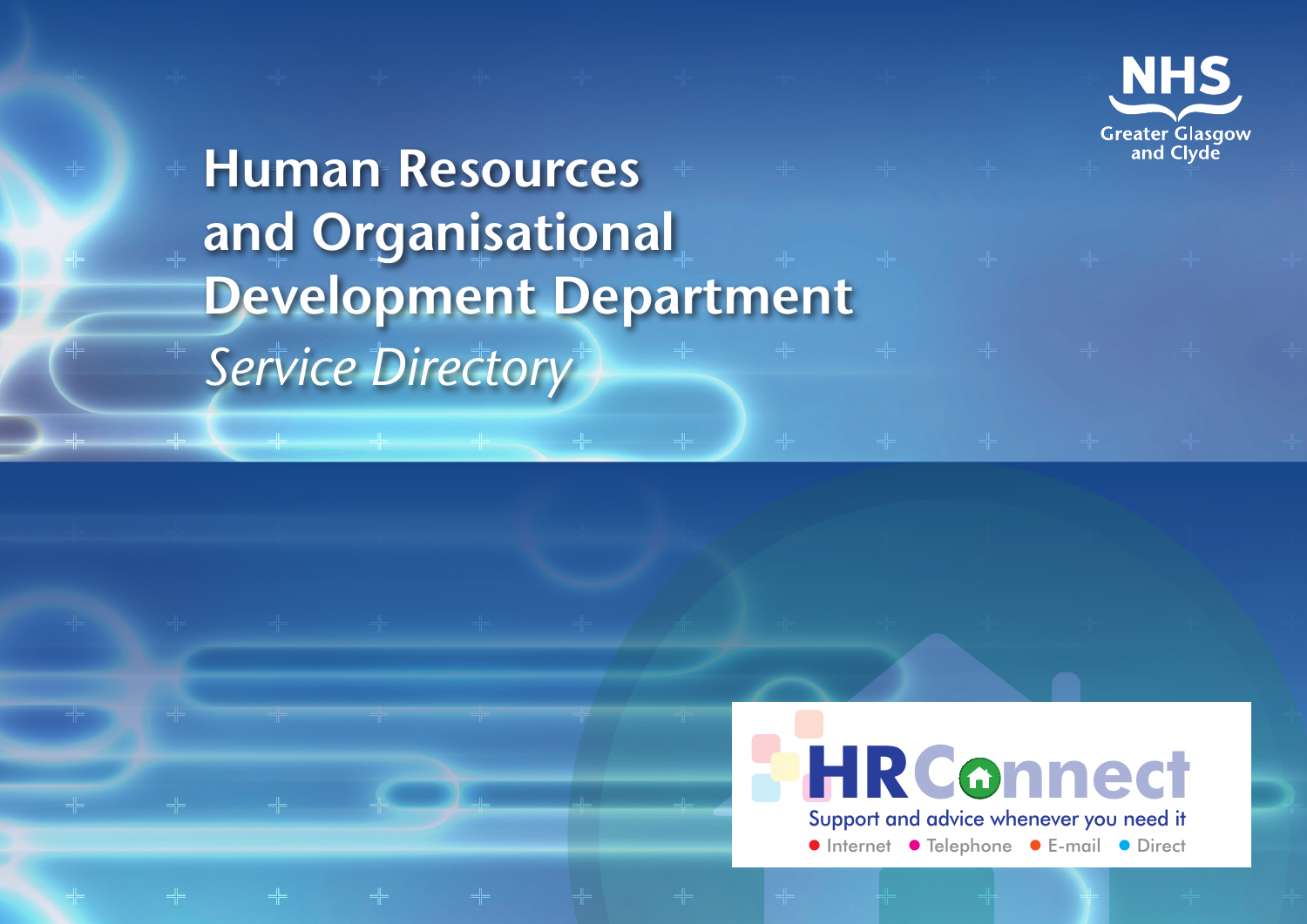# **Human Resources And Organisational Development Department**

 $\bullet$ 

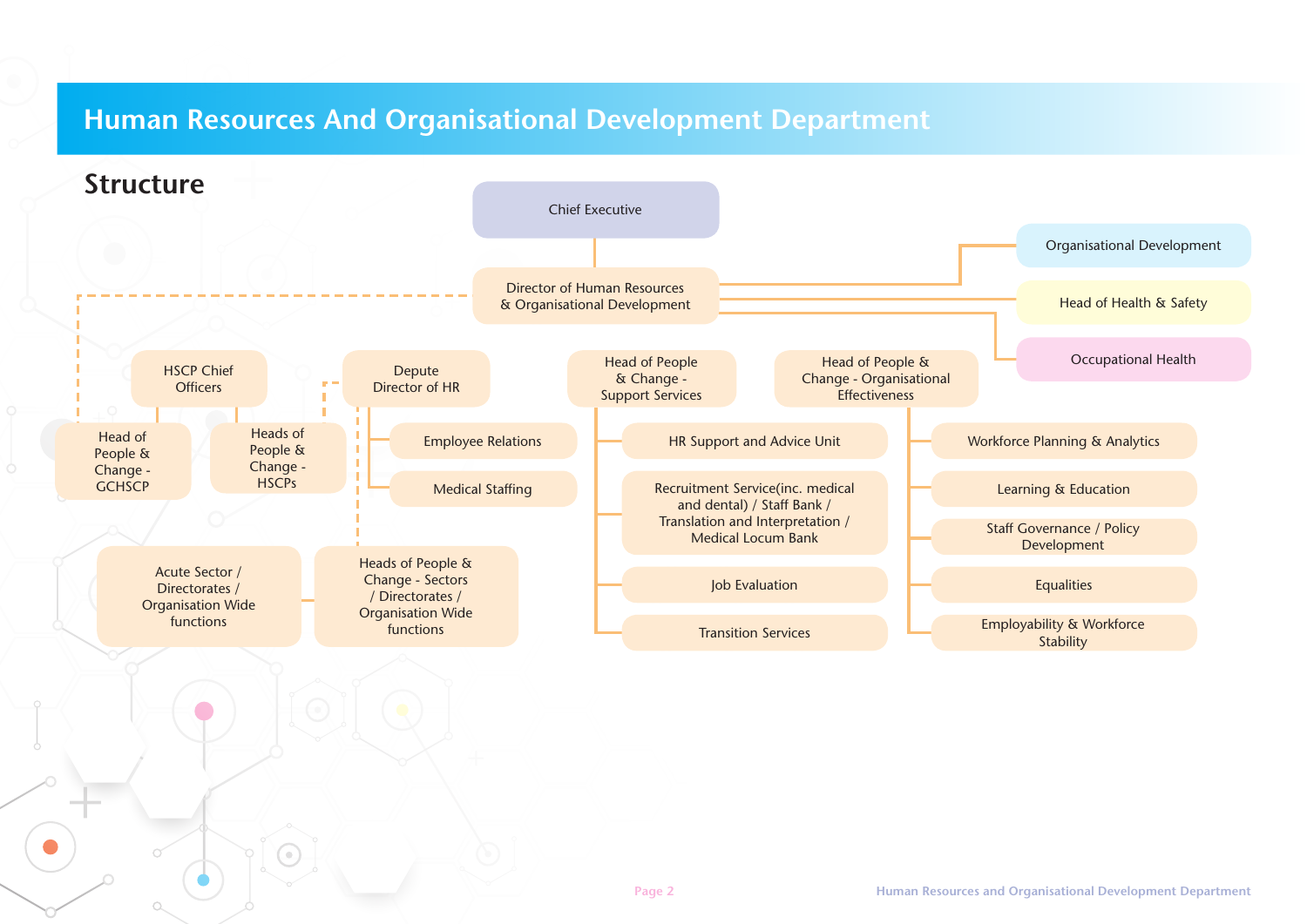# **Service Index**

B

| <b>Section 1</b> | <b>HR Support Services</b> |                                         |            |
|------------------|----------------------------|-----------------------------------------|------------|
|                  | 1.1                        | Human Resources Support and Advice Unit | $\bigcirc$ |
|                  | 1.2                        | Recruitment Service 2008 2009 10        |            |
|                  | 1.3                        |                                         |            |
|                  | 1.4                        |                                         |            |
|                  | 1.5                        |                                         |            |
|                  | 1.6                        | Transition Service 2020 2020 2021 15    |            |
| <b>Section 2</b> |                            | <b>Organisational Effectiveness</b>     |            |
|                  | 2.1                        |                                         |            |
|                  | 2.2                        | Learning & Education 17                 |            |
|                  | 2.3                        |                                         |            |
|                  | 2.4                        | Equalities 20                           |            |
|                  | 2.5                        | Workforce Employability 22              |            |
| Section 3.       |                            |                                         |            |
| Section 4.       |                            |                                         |            |
| Section 5.       |                            |                                         |            |
| Section 6.       | Health And Safety 27       |                                         |            |
| Section 7.       |                            |                                         |            |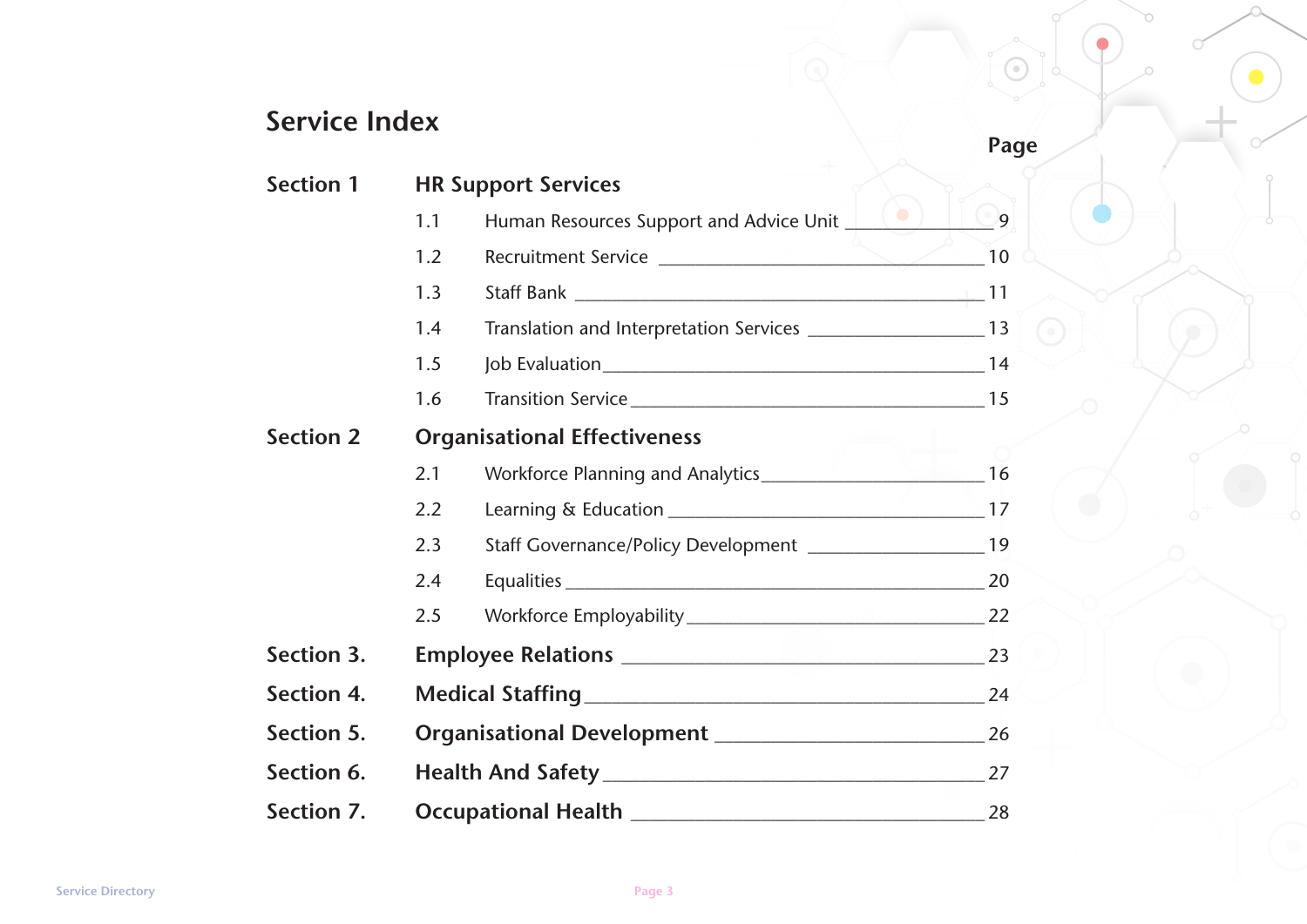## **Section 1. Introduction**

The purpose of this document is to provide service users with information on the services that will be provided by the re-configured Human Resources and Organisational Development Department within NHS Greater Glasgow and Clyde following the recent review.

#### **Our Vision**

- The Human Resources and Organisational Development team will work together as One Team in a proactive and patient focused way. We will deliver workforce innovation and change in the challenging and dynamic world of healthcare provision.
- We will actively promote organisational values and the development of NHS Greater Glasgow and Clyde's behaviours and culture in support of person centred care.
- We will be a service of best practice ensuring NHSGG&C's workforce have the skills and competence to deliver high quality patient care.

#### **One Team Approach**

A fundamental principle underpinning our new approach is that the Human Resources and Organisational Development Service will function as One Team. Benefits include:

- A 'one team' approach to provide support for managers will improve the service offered by HR and help focus resources to where they are needed most.
- Co-location of HR services will give us the opportunity to share our values, standards and best practice, leading to greater consistency in the advice and support we provide.
- The new model will provide a faster response and rapid escalation for those that need it.
- Heads of People and Change will be enabled to focus on strategic issues.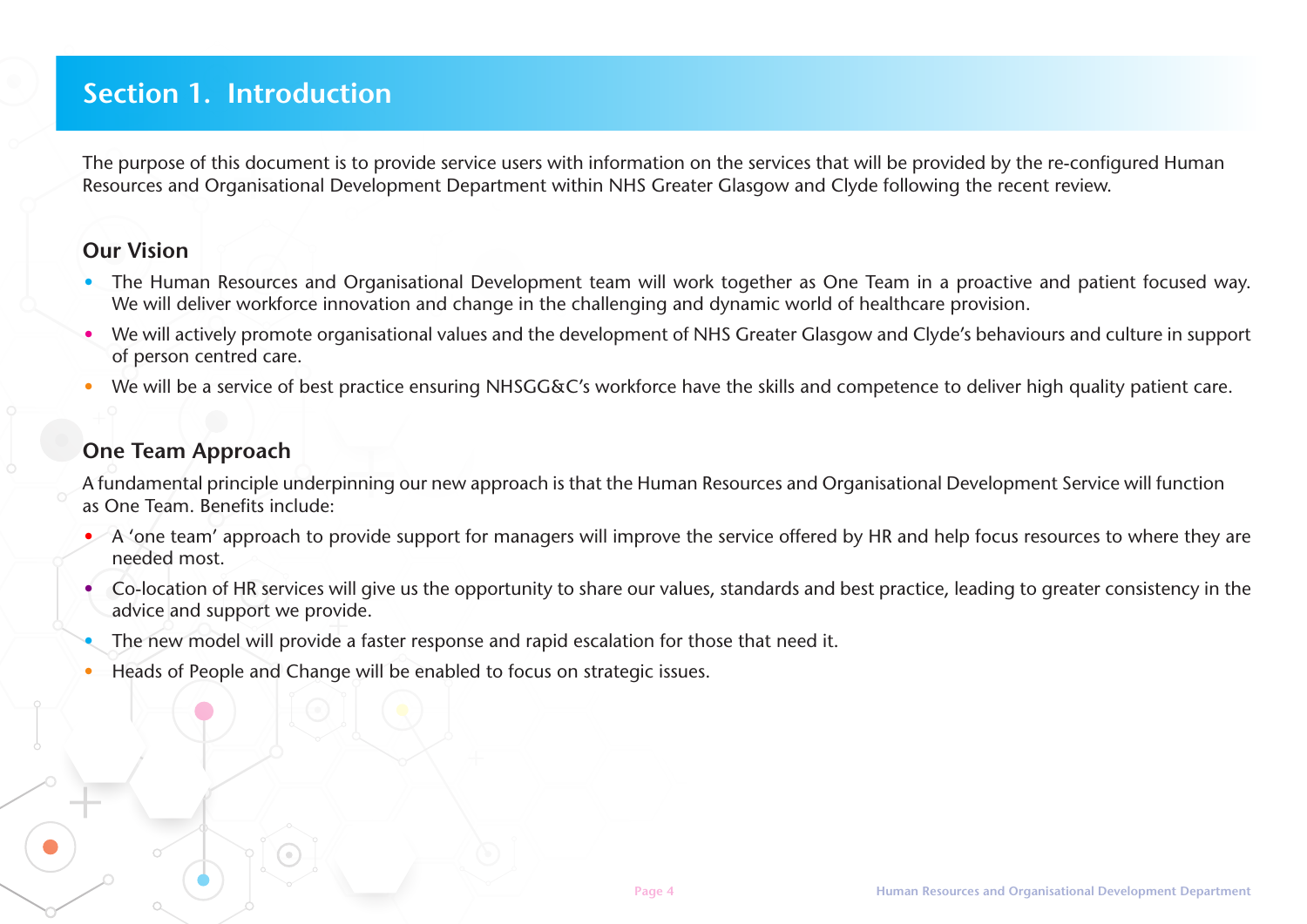#### **What Will Change?**

Our new Human Resources Support and Advice Unit (HRSAU) will provide a 'one team' approach to provide support for managers. This will help focus resources to where they are needed most. Using a tiered approach to dealing with Human Resources enquiries and issues means we can offer a tailored service to meet your needs, whether these are routine or more complex.

To help us deliver this type of service we have made significant improvements to the IT support available both to you and to our own staff. These improvements will help us to offer a better level of support and advice to you. One of the biggest changes is our new HRConnect web site which went live on 9<sup>th</sup> May.

> **Tier 1 HRConnect Human Resources and Organisational Development Services Tier 2 HR Support and Advice Unit Tier 3 Specialist Advice and Support** • Information portal for managers and employees a "one stop shop" • 24/7 365 days a year • Online Guidance and Tools • Enquiries and Guidance **Administration Management** Information Reports • Case Management Complex Advice & Support • Case Management Policy, Risk & Compliance • Terms & Conditions

**Broadly, you will be able to access HR services on three different levels or tiers, as outlined below:** 

### **Tier 1 – HRConnect - Your first port of call**

HRConnect has been designed to allow managers and staff to get the information, guidance, or documentation they need on a self service basis immediately and on a 24/7 basis.

- A "One Stop Shop" to provide immediate 24/7 access, advice and guidance for NHS Greater Glasgow and Clyde managers and employees.
- Access information quickly and easily by clicking on the section that you need assistance with, i.e. all Human Resources & Organisational Development Policies, procedures, templates and forms.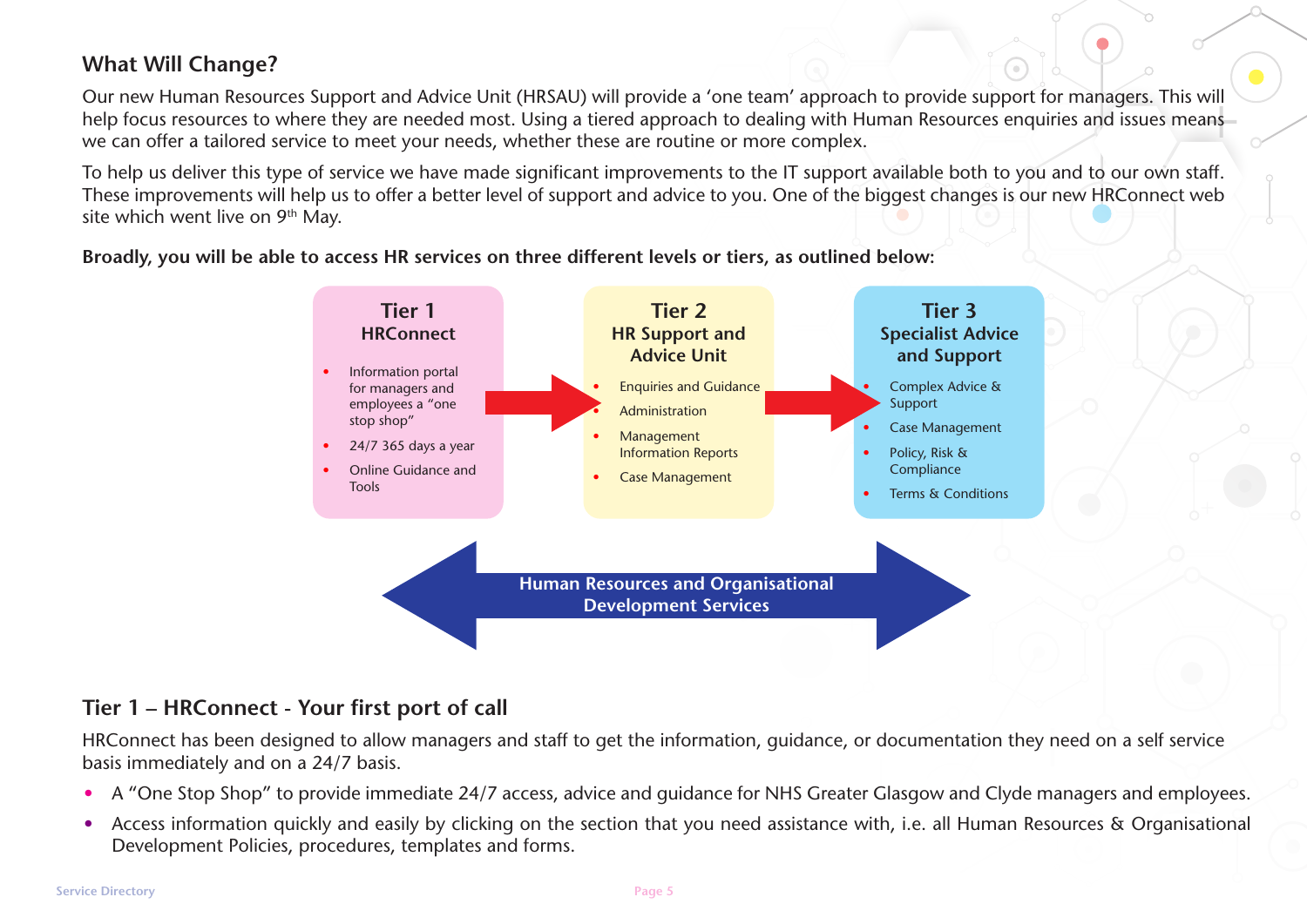#### **Tier 2 – Human Resources Advice and Support Unit (HRSAU)**

Of course, some issues might require a higher level of support. If having accessed HRConnect you haven't found what you are looking for, contact our new HR Support and Advice Unit (HRSAU) – this is our Tier 2 service.

The HRSAU will be staffed by the teams who are currently based in Acute, Partnerships and in Corporate areas, brought together into one team.

The HRSAU will be the **Second Point** of contact for Human Resources service users, and will cover all generalist HR work, case management and customer enquiries. The HRSAU will provide:

- A dedicated customer support and advice service available from 8.00 a.m. to 6.00 p.m. These are our initial opening hours and will be reviewed according to the needs of the service.
- Support and advice can be provided by telephone, e mail, in writing, or in person.
- An Enquiry support to managers, employees and Human Resources colleagues on HR and people management issues. The Unit will utilise dedicated customer support software to receive, record, track and monitor your enquiries to ensure that these are dealt with efficiently, on time and to the required quality.

The Unit's work will extend beyond the customer help line to encompass face to face support to customers where this is needed.

The areas where support and advice will be available include:

| <b>Attendance</b><br>Management         | <b>Disciplinary</b>                      | <b>Grievance</b>                      |
|-----------------------------------------|------------------------------------------|---------------------------------------|
| <b>Dignity at Work</b><br><b>issues</b> | <b>Terms and</b><br><b>Conditions</b>    | <b>Appeals</b>                        |
| <b>Job Evaluation</b>                   | <b>Contractual issues</b><br>and queries | <b>Change and</b><br><b>Re-design</b> |
| Performance<br>Management               | <b>HR People</b><br>Management           | <b>Employment</b><br><b>Tribunals</b> |
| <b>Injury Allowance</b>                 |                                          |                                       |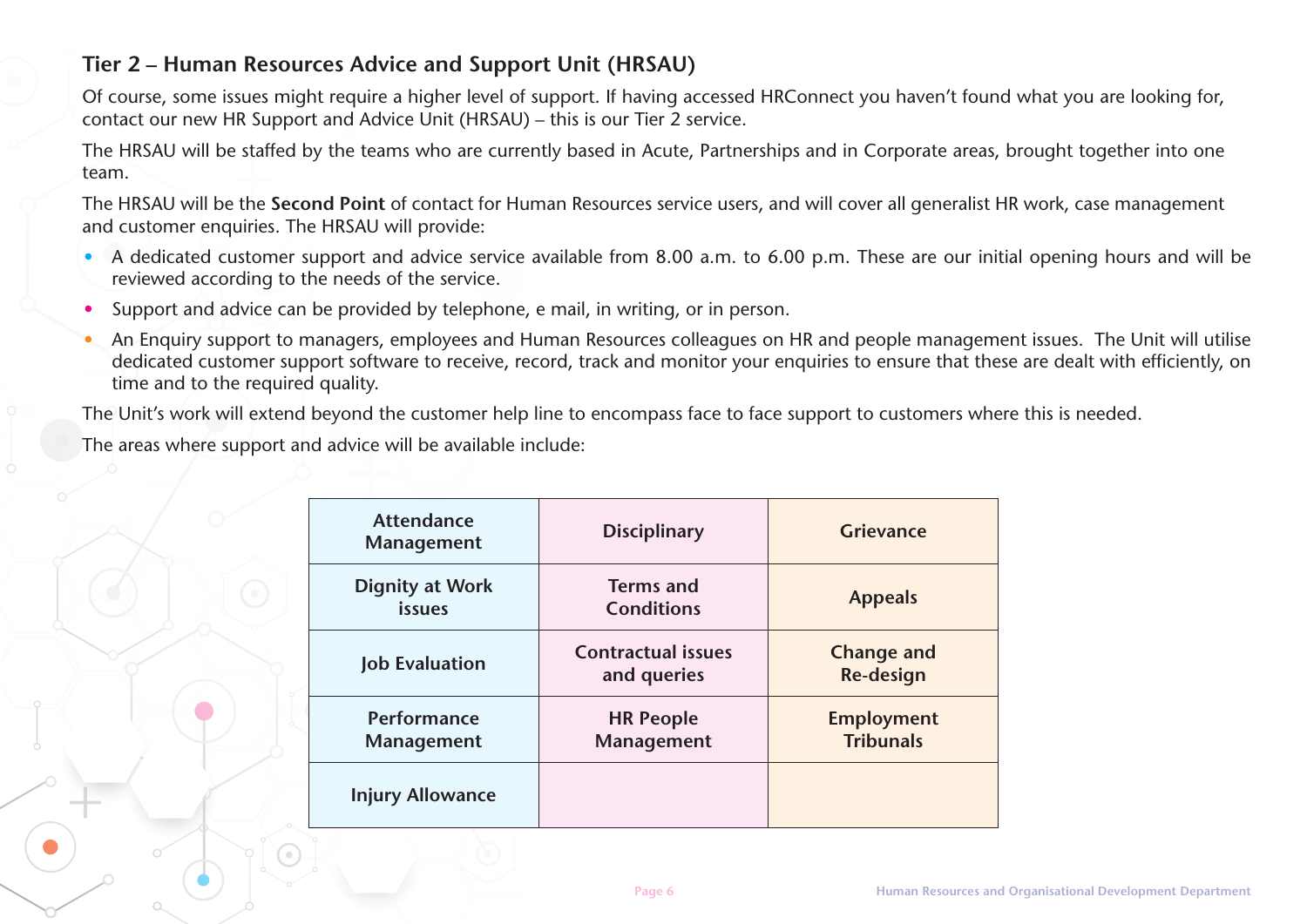#### **Tier 3 – Specialist Advice and Support**

Where employee relations issues arise, these will be dealt with initially through the Human Resources Advice and Support Unit. When these issues are complex or significant in organisational terms they may be escalated either to our new Employee Relations Team or to the Medical Staffing team.

Employee Relations is a small specialist service managed by the Deputy Director of Human Resources and Organisational Development. It will provide specialised high level expertise to all Heads of People and Change in the most complex of cases, including Employment Tribunals and Board Appeals. This function will also have a development role to improve consistency and ensure cases are managed to appropriate timescales.

A range of specialist services will also be available under Organisational Effectiveness, including Workforce Planning and Analytics, Learning and Education, Staff Governance, Equalities and Employability and Sustainability.

A summary of our specialist services is shown in the table below:

| • Occupational Health                          | • Learning & Education                                                 |
|------------------------------------------------|------------------------------------------------------------------------|
| • Medical Staffing                             | • Staff Governance                                                     |
| <b>Job Evaluation</b><br>$\bullet$             | <b>Workforce Planning &amp;</b><br>$\bullet$                           |
| • Health & Safety                              | <b>Analytics (inc. Information</b><br><b>Systems and Data Quality)</b> |
| <b>Organisational Development</b><br>$\bullet$ | <b>Equalities</b><br>$\bullet$                                         |
| • Recruitment Service                          | <b>Employability &amp; Workforce</b><br>$\bullet$                      |
| • Bank Service                                 | Sustainability                                                         |
| • Transition Service                           |                                                                        |
| <b>Employee Relations</b><br>$\bullet$         |                                                                        |

A number of services, such as the Recruitment Service, Staff Bank and Translation and Interpretation services will continue to be provided in broadly the same way as at present. The same will also be the case for Health & Safety and Occupational Heath services.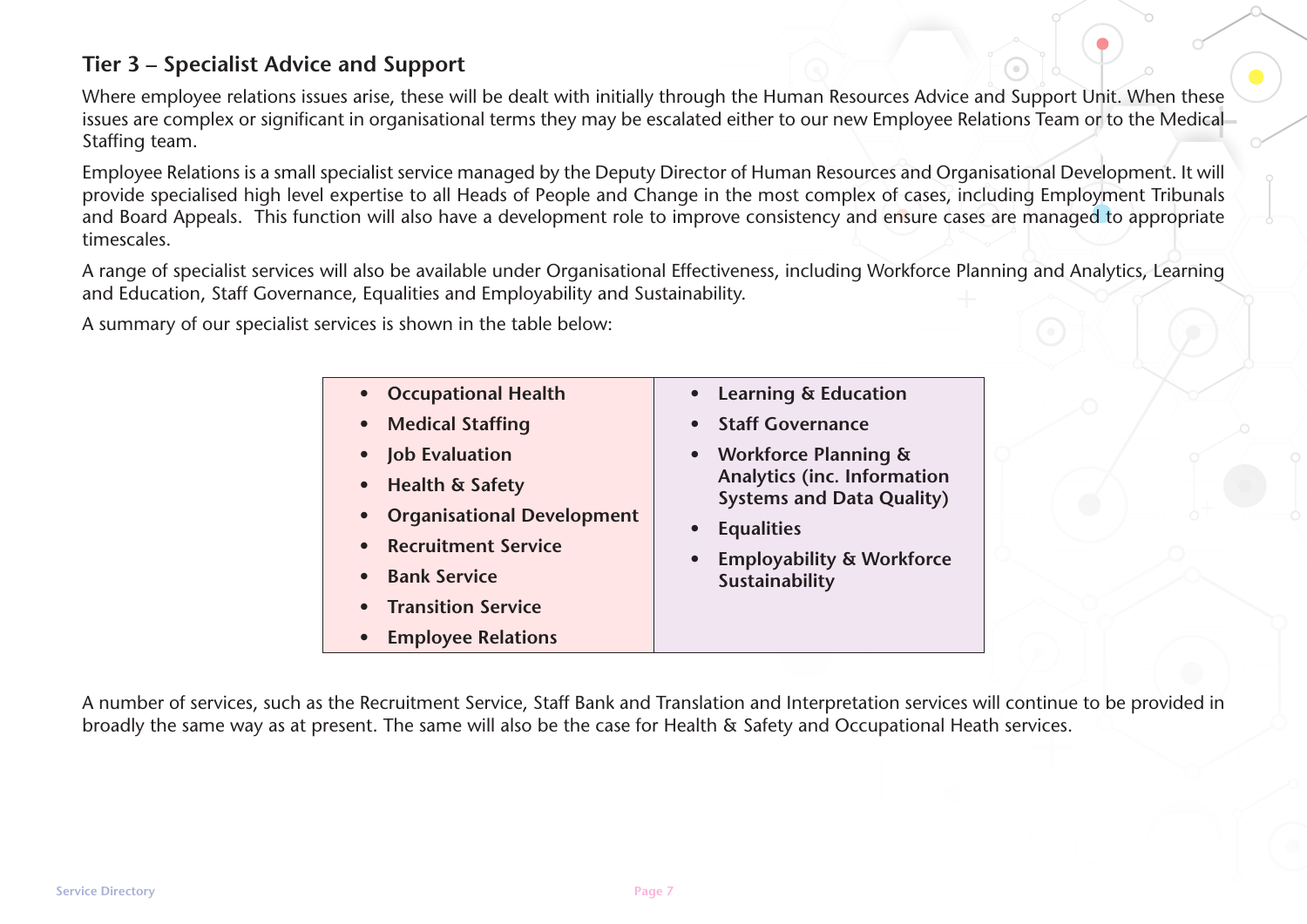#### **Accountability and Performance Reporting**

Our new Service Standards Agreement will describe our service delivery standards across all areas of the re-configured Human Resources and Organisational Development department. This outlines the quality standards our customers can expect and the service indicators we will use to ensure that our performance meets the expectations of our service users.

The Service Standards Agreement will be monitored by the Human Resources Service Delivery Board, a new body which will consider and discuss reports on activity, performance, and effectiveness of the Human Resources and Organisational Development department. The Board will monitor compliance with Service Standards Agreements, agree developments to meet the changing needs of the service, and seek to resolve any issues that arise.

The rest of this document outlines the services provided by the various sections within the new Human Resources and Organisational Development department.

#### **Accessibility**

This document is also available on HRConnect in accessible pdf format compatible with assistive technology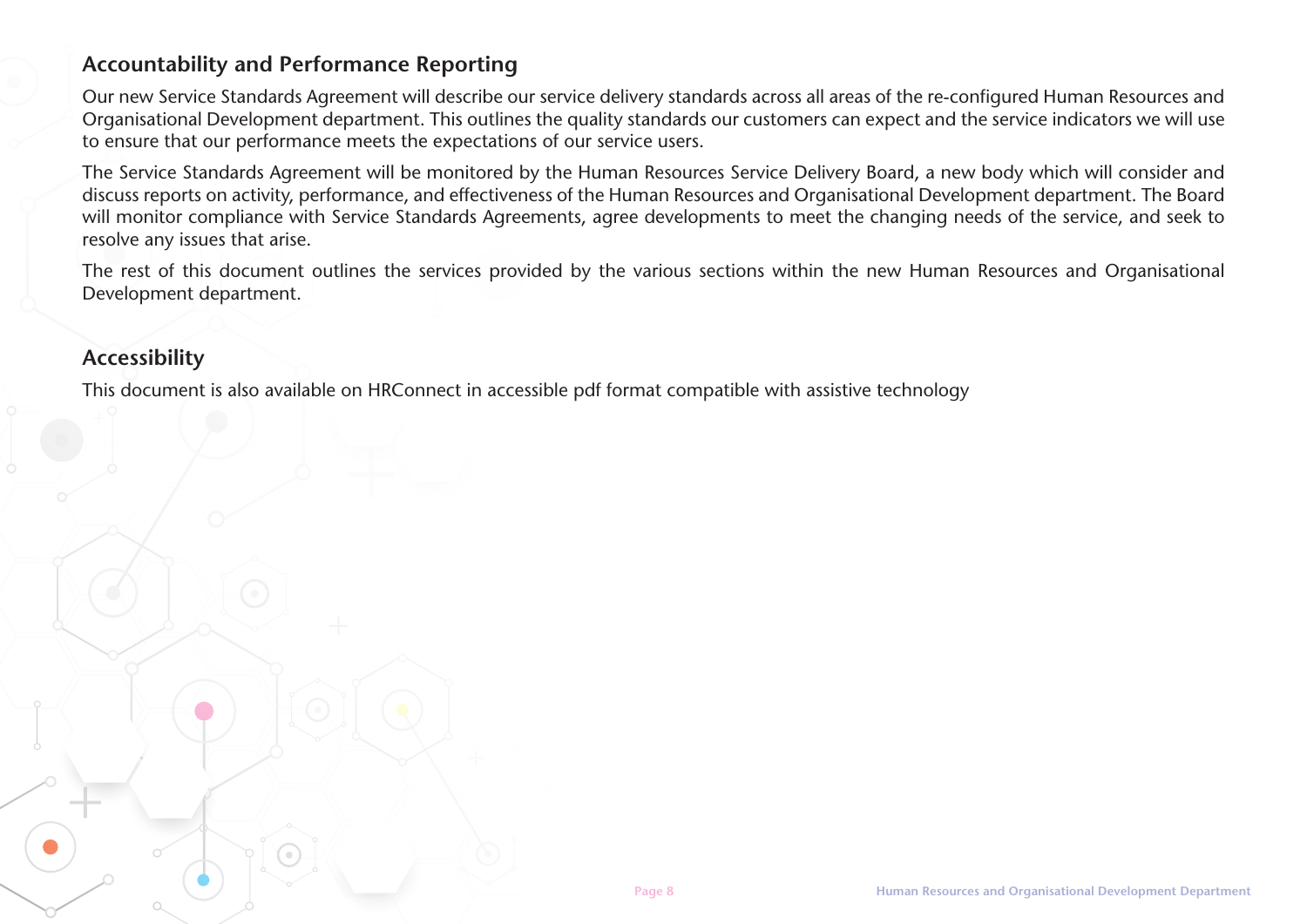### **HR Review – Service Index**

| <b>HR Operational Unit</b>   | Human Resources Support & Advice Unit                                                                                                                                                            |                                                                                                                 |                             |  |
|------------------------------|--------------------------------------------------------------------------------------------------------------------------------------------------------------------------------------------------|-----------------------------------------------------------------------------------------------------------------|-----------------------------|--|
| Manager                      | Head of People and Change - Support Services                                                                                                                                                     |                                                                                                                 |                             |  |
|                              | The HRSAU is normally the Second Point of contact for HR service users. The HRSAU is where we carry out generalist HR<br>work, case management and manage customer enquiries.                    |                                                                                                                 |                             |  |
|                              | $\bullet$                                                                                                                                                                                        | Contact with the unit can be made on-line, by telephone and in person.                                          |                             |  |
| <b>Purpose/ Overview</b>     | To provide support to managers, employees and human resources colleagues on people management issues and<br>application of HR polices and procedures.                                            |                                                                                                                 |                             |  |
|                              | We use dedicated customer support software to receive, record, track and monitor enquiries to ensure that these are dealt<br>$\bullet$<br>with efficiently, on time and to the required quality. |                                                                                                                 |                             |  |
|                              | <b>Customer Enquiries</b>                                                                                                                                                                        |                                                                                                                 |                             |  |
|                              | Incoming calls will be answered in line with contact centre industry standard criteria<br>$\bullet$                                                                                              |                                                                                                                 |                             |  |
| <b>Service Delivery</b>      | Your enquiry is logged and given a unique reference number<br>$\bullet$                                                                                                                          |                                                                                                                 |                             |  |
|                              | We will triage your enquiry, provide initial advice and allocate it to one of our dedicated HR teams<br>$\bullet$                                                                                |                                                                                                                 |                             |  |
|                              | More complex or specialist queries will be fast-tracked                                                                                                                                          |                                                                                                                 |                             |  |
|                              | <b>Attendance Management</b>                                                                                                                                                                     | <b>Performance Management</b>                                                                                   | <b>Contractual</b>          |  |
|                              | <b>Disciplinary</b>                                                                                                                                                                              | <b>Terms and Conditions</b>                                                                                     | <b>Dignity at Work</b>      |  |
|                              | <b>Grievance</b>                                                                                                                                                                                 | <b>Job Evaluation</b>                                                                                           | <b>Change and Re-design</b> |  |
|                              | Our HR Administration team provides the following support:                                                                                                                                       |                                                                                                                 |                             |  |
| Our areas of expertise       | Administration of contractual changes (e.g. hours, maternity/adoption leave, paternity, excess travel)<br>$\bullet$                                                                              |                                                                                                                 |                             |  |
|                              | Updating and maintaining electronic databases including Empower (in future eESS), Sharepoint, Case Management System<br>$\bullet$                                                                |                                                                                                                 |                             |  |
|                              | Administration of clinical access requests and discretionary points process<br>$\bullet$                                                                                                         |                                                                                                                 |                             |  |
|                              | Administration of employee relations cases including note taking at hearings and scanning of completed documentation<br>$\bullet$<br>for archiving                                               |                                                                                                                 |                             |  |
|                              | Human Resources Service Delivery Board – reporting and monitoring against Service Standards Agreement issues, risks<br>$\bullet$<br>and concerns.                                                |                                                                                                                 |                             |  |
| <b>Performance Reporting</b> | and concerns.                                                                                                                                                                                    | Human Resources Senior Management Team - reporting and monitoring on Service Standard Agreements, issues, risks |                             |  |

€

 $\circ$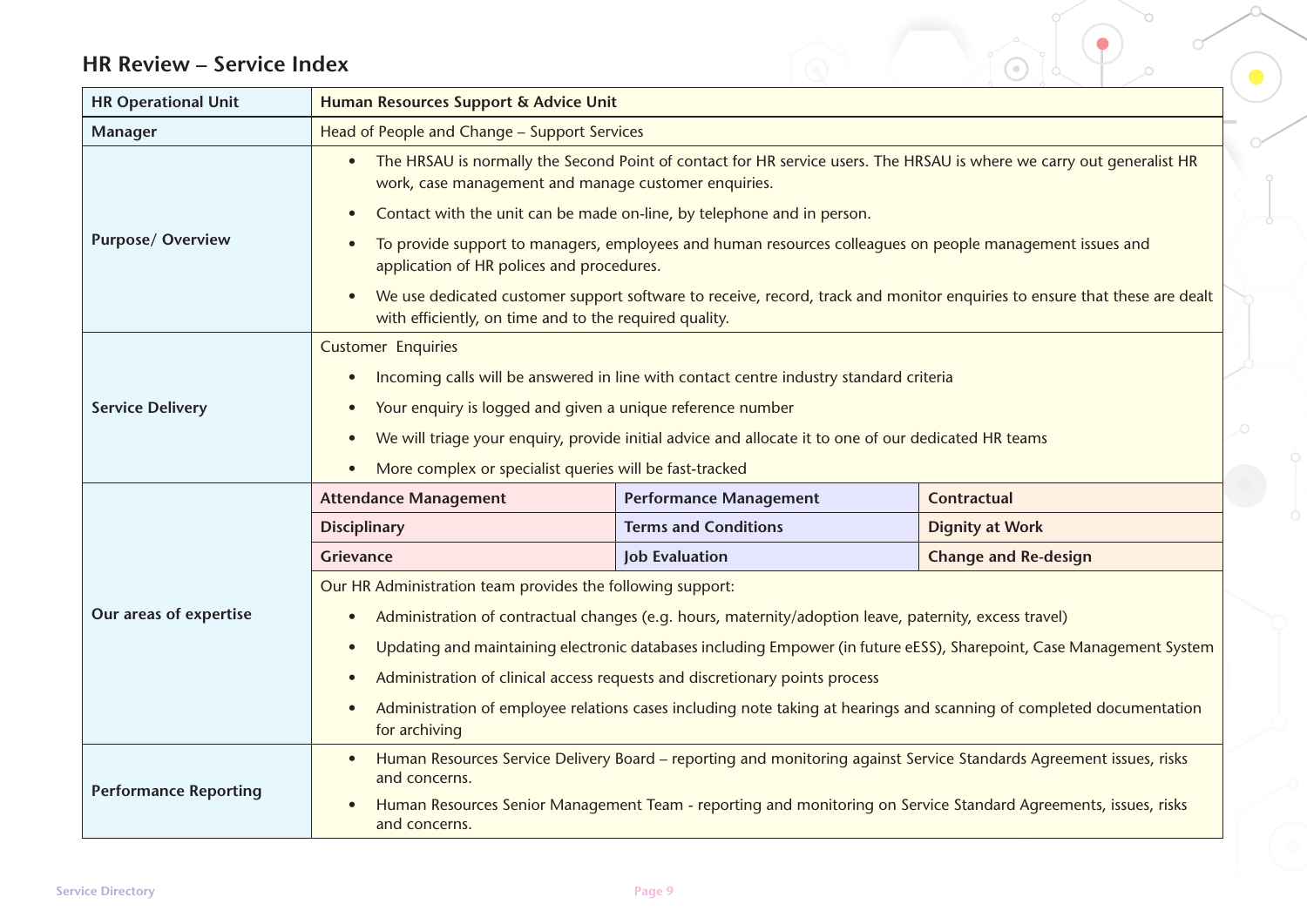| <b>HR Operational Unit</b>       | Human Resources Support & Advice Unit                                                                                                                                                                  |  |  |
|----------------------------------|--------------------------------------------------------------------------------------------------------------------------------------------------------------------------------------------------------|--|--|
|                                  | Participate and engage in Human Resources Service Delivery Board/ Service Reviews providing feedback and suggestions<br>of improvements, all feedback to support NHS Greater Glasgow and Clyde values. |  |  |
| <b>Customer Responsibilities</b> | Participate, engage and communicate to their Sector/Directorate staff any changes relating to Human Resources policies<br>and processes.                                                               |  |  |
|                                  | All timelines will be agreed in partnership i.e. Human Resources, Individual, Line Manager and/or Directors/Chief Officers.                                                                            |  |  |

| <b>HR Operational Unit</b>                                                                                                                                                                                                | <b>Recruitment Service</b>                                                                                                                                     |                                                                                                                       |                                                                             |
|---------------------------------------------------------------------------------------------------------------------------------------------------------------------------------------------------------------------------|----------------------------------------------------------------------------------------------------------------------------------------------------------------|-----------------------------------------------------------------------------------------------------------------------|-----------------------------------------------------------------------------|
| <b>Manager</b>                                                                                                                                                                                                            | Head of People and Change - Support Services                                                                                                                   |                                                                                                                       |                                                                             |
|                                                                                                                                                                                                                           | The recruitment service enable managers to attract and recruit the best candidates for the job from a diverse and relevant<br>$\bullet$<br>pool of applicants. |                                                                                                                       |                                                                             |
| <b>Purpose/ Overview</b><br>We operate a best practice recruitment function that reflects the needs of NHS Greater Glasgow and Clyde to have a<br>$\bullet$<br>workforce that can provide the services our patients need. |                                                                                                                                                                |                                                                                                                       |                                                                             |
|                                                                                                                                                                                                                           | $\bullet$                                                                                                                                                      | Assist you to recruit candidates with the qualities you need to deliver person-centred care to the highest standards. |                                                                             |
|                                                                                                                                                                                                                           | We will:                                                                                                                                                       |                                                                                                                       |                                                                             |
|                                                                                                                                                                                                                           | Provide advice and quidance for all managers/staff involved in the recruitment of staff.<br>$\bullet$                                                          |                                                                                                                       |                                                                             |
| <b>Service Delivery</b>                                                                                                                                                                                                   | Support you to ensure recruitment is fair and objective and that you get the best candidate for the job.<br>$\bullet$                                          |                                                                                                                       |                                                                             |
|                                                                                                                                                                                                                           | Ensure there are fair and transparent practices for the recruitment of staff/bank staff throughout the board.<br>$\bullet$                                     |                                                                                                                       |                                                                             |
| Continuously improve the consistency and effectiveness of recruitment and selection processes.<br>$\bullet$                                                                                                               |                                                                                                                                                                |                                                                                                                       |                                                                             |
| Our areas of expertise                                                                                                                                                                                                    | <b>Vacancy Approval &amp; Preparation</b>                                                                                                                      | <b>Recruitment, Advertising and</b><br><b>Marketing Communications</b>                                                | <b>Application Response Management</b>                                      |
|                                                                                                                                                                                                                           | Pre employment compliance checks                                                                                                                               | <b>Short listing and Interviewing</b><br>processes                                                                    | <b>Recruitment Events and Job Fairs</b><br><b>Co-ordination and Support</b> |
|                                                                                                                                                                                                                           | Appointment - Conditional &<br><b>Unconditional offers</b>                                                                                                     | <b>Disclosure Scotland Protection of</b><br><b>Vulnerable Groups Scheme and Right</b><br>to Work in UK checks         | <b>Selection Methodology and Guidance</b>                                   |
|                                                                                                                                                                                                                           | Human Resources Service Delivery Board – regular reporting and monitoring of Service Standards Agreements, issues,<br>$\bullet$<br>risks and concerns.         |                                                                                                                       |                                                                             |
| <b>Performance Reporting</b>                                                                                                                                                                                              | $\bullet$<br>concerns.                                                                                                                                         | Human Resources Senior Management Team - reporting and monitoring on service standard agreements, issues, risks and   |                                                                             |
|                                                                                                                                                                                                                           |                                                                                                                                                                | Page 10                                                                                                               | Human Resources and Organisational Development Departn                      |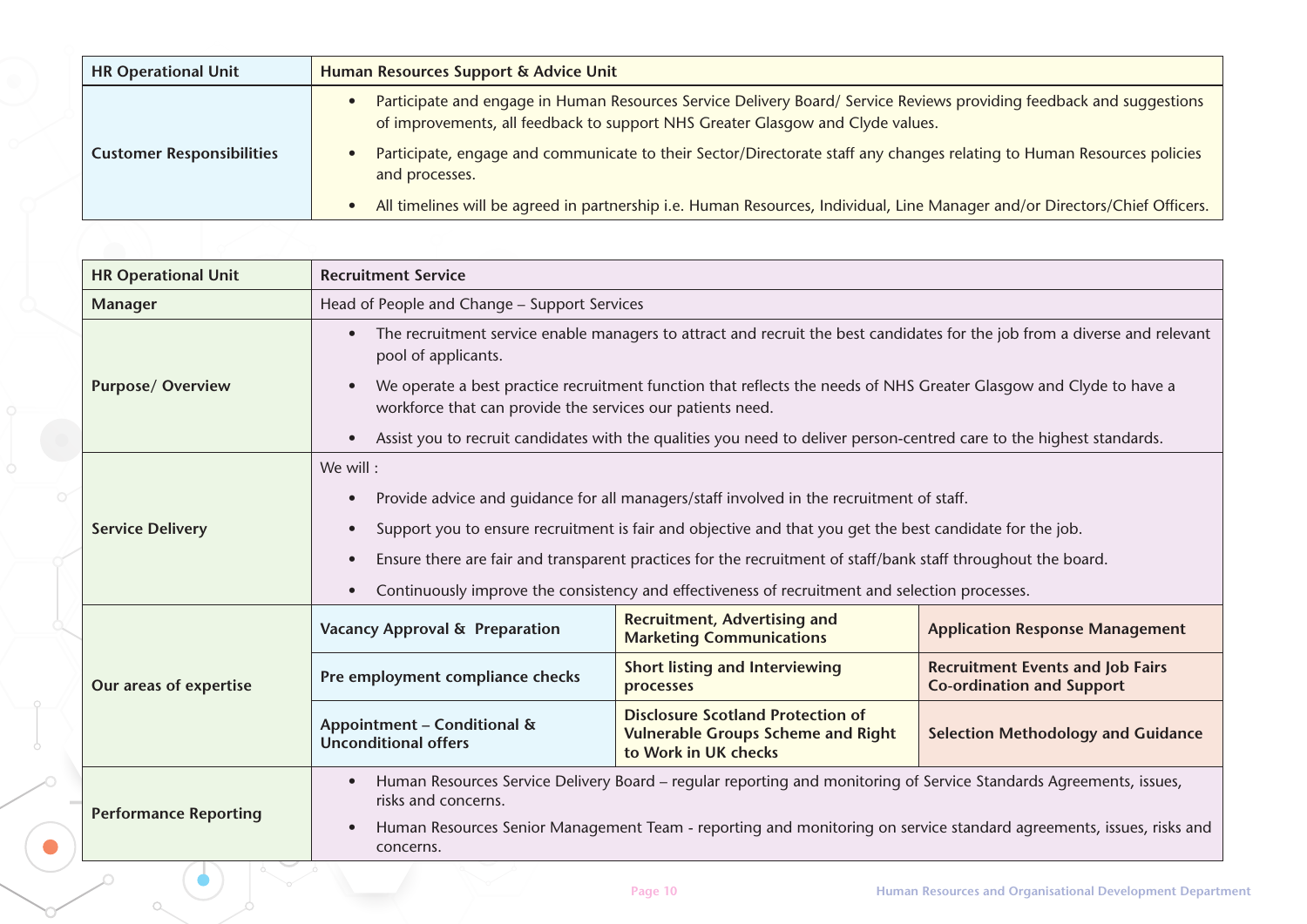| <b>HR Operational Unit</b>       | <b>Recruitment Service</b>                                                                                                                                                      |  |  |
|----------------------------------|---------------------------------------------------------------------------------------------------------------------------------------------------------------------------------|--|--|
|                                  | Ensure availabilty to complete each stage of the recruitment process to minimise any unecessary delays in the time to hire<br>performance standards of the recruitment service. |  |  |
|                                  | To provide vacancy details to recruitment using the Vacancy Request Form.                                                                                                       |  |  |
|                                  | Obtain approval to hire from Finance/Line Manager.<br>$\bullet$                                                                                                                 |  |  |
|                                  | Provide an up to date and approved job description.<br>$\bullet$                                                                                                                |  |  |
|                                  | Draft job advertisements.                                                                                                                                                       |  |  |
|                                  | Shortlist and interview selected candidates against advertised posts.<br>$\bullet$                                                                                              |  |  |
|                                  | Assess each applicant in the pool against essential criteria as per Person Specification.                                                                                       |  |  |
| <b>Customer Responsibilities</b> | Select candidates for interview.                                                                                                                                                |  |  |
|                                  | Record interviews on NHS Greater Glasgow and Clyde standard documentation.<br>$\bullet$                                                                                         |  |  |
|                                  | Communicate interview outcomes to Recruitment.<br>$\bullet$                                                                                                                     |  |  |
|                                  | Provide feedback to successful and unsuccessful candidates after interviews.<br>$\bullet$                                                                                       |  |  |
|                                  | Contact candidate and make verbal conditional offer.                                                                                                                            |  |  |
|                                  | Advise outcome to unsuccessful candidates.<br>$\bullet$                                                                                                                         |  |  |
|                                  | Arrange new employee Induction.                                                                                                                                                 |  |  |
|                                  | Arrange payroll engagement.                                                                                                                                                     |  |  |

 $\circ$ 

 $\sigma$ 

 $\bullet$ 

| <b>HR Operational Unit</b> | <b>Staff Bank</b>                                                                                                                                                                       |  |  |
|----------------------------|-----------------------------------------------------------------------------------------------------------------------------------------------------------------------------------------|--|--|
| <b>Manager</b>             | Head of People and Change - Support Services                                                                                                                                            |  |  |
|                            | To provide bank nursing and midwifery staff to help services meet peaks in demand and nurses, midwives and healthcare<br>assistants to help services deliver high quality patient care. |  |  |
| <b>Purpose/ Overview</b>   | Assist with the management of planned and unplanned shortfalls in the nursing and midwifery workforce.                                                                                  |  |  |
|                            | Ensure our staff are available to fill short term bank shifts.                                                                                                                          |  |  |
|                            | Using the Staff Bank service:                                                                                                                                                           |  |  |
|                            | Telephone us at the Staff bank Contact Centre and we will process your request.                                                                                                         |  |  |
|                            | Or use the online booking system to book bank shifts.                                                                                                                                   |  |  |
| <b>Service Delivery</b>    | We will work with you to manage areas of clinical concern e.g. hotspots                                                                                                                 |  |  |
|                            | We will advise you on how to effectively deploy bank staff.                                                                                                                             |  |  |
|                            | We pro-actively collate nurse future availability to meet the demands of short notice shifts.                                                                                           |  |  |
|                            | We will provide you with reports on the use of Bank staff including fill rates.                                                                                                         |  |  |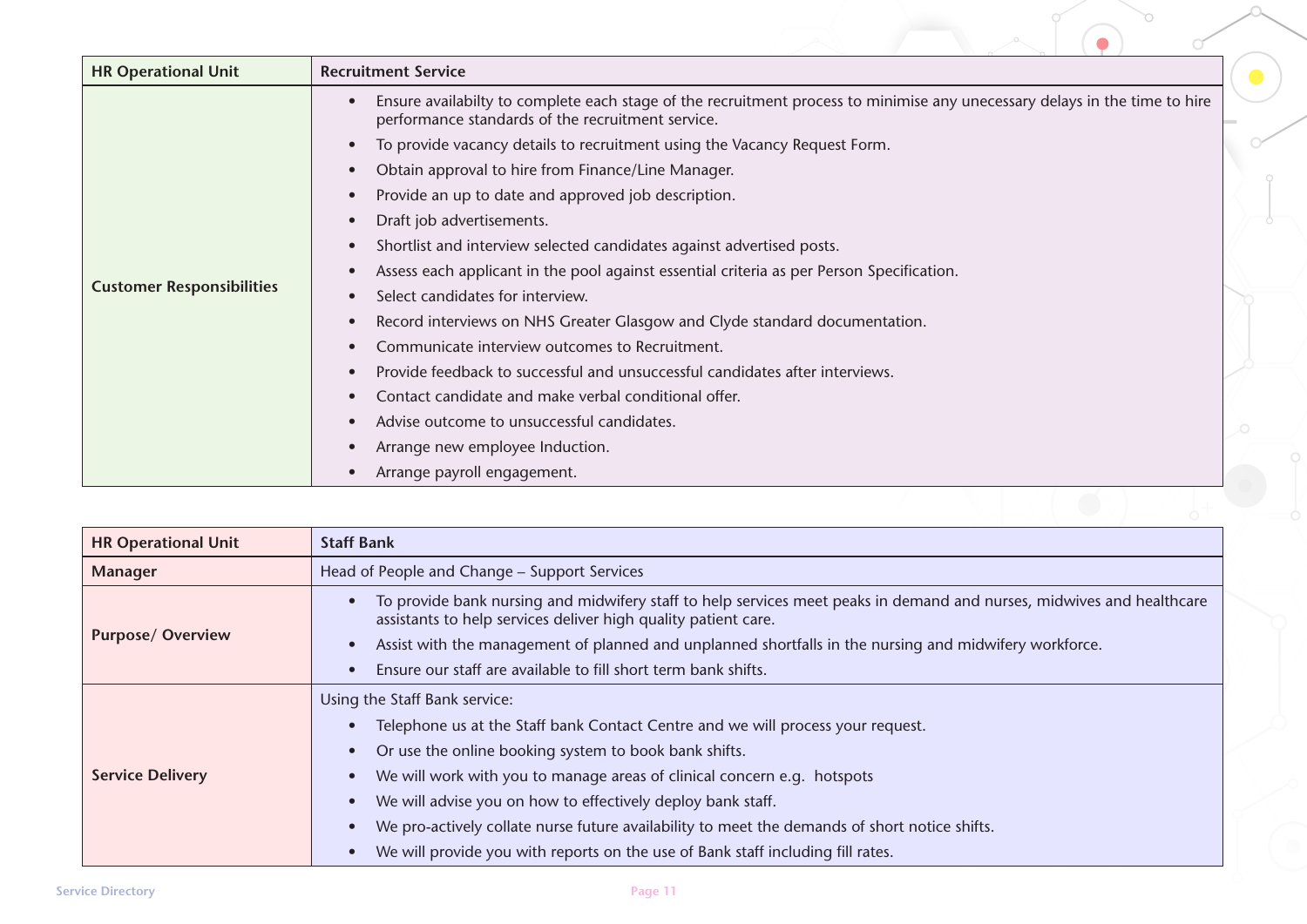| <b>HR Operational Unit</b>       | <b>Staff Bank</b>                                                                                                                                                                                                                                                                                                                                                                                                                                                                                                                                                                                                                                                                                                                                                                                                                                |                                                                          |                                                                                                                                          |  |
|----------------------------------|--------------------------------------------------------------------------------------------------------------------------------------------------------------------------------------------------------------------------------------------------------------------------------------------------------------------------------------------------------------------------------------------------------------------------------------------------------------------------------------------------------------------------------------------------------------------------------------------------------------------------------------------------------------------------------------------------------------------------------------------------------------------------------------------------------------------------------------------------|--------------------------------------------------------------------------|------------------------------------------------------------------------------------------------------------------------------------------|--|
| Our areas of expertise           | Administer the process for use of non<br>NHS agency staff via external agency<br>suppliers of temporary Nursing staff                                                                                                                                                                                                                                                                                                                                                                                                                                                                                                                                                                                                                                                                                                                            | Ensure our usual recruitment standards<br>are used to recruit Bank staff | We train and develop the bank workforce<br>to ensure bank staff have skills needed<br>to deliver safe, effective, person centred<br>care |  |
|                                  | Monitor limitations on working hours for<br>bank staff                                                                                                                                                                                                                                                                                                                                                                                                                                                                                                                                                                                                                                                                                                                                                                                           | <b>Monitor NMC registrations</b>                                         | Investigate and address complaints and<br>incidents in regard the Nursing and<br>Midwifery bank work force                               |  |
|                                  | Annual Newly Qualified Nursing and<br>Midwifery recruitment campaign                                                                                                                                                                                                                                                                                                                                                                                                                                                                                                                                                                                                                                                                                                                                                                             | Support winter planning programme                                        | Manage bank workforce sickness/<br>absence, annual leave, competency,<br>capability and conduct                                          |  |
| <b>Performance Reporting</b>     | Human Resources Service Delivery Board – regular reporting and monitoring of Service Standards Agreements, issues,<br>risks and concerns.<br>Human Resources Senior Management Team - reporting and monitoring on service standard agreements, issues, risks and<br>concerns.                                                                                                                                                                                                                                                                                                                                                                                                                                                                                                                                                                    |                                                                          |                                                                                                                                          |  |
| <b>Customer Responsibilities</b> | Request bank shifts using the web based booking system.<br>$\bullet$<br>Ensure Bank Nursing and Midwifery staff are managed appropriately whilst on shift.<br>Ensure bank staff are provided with appropriate briefings of duties on commencement of shifts.<br>Ensure timesheets are signed off and submitted to meet weekly payment cycles for bank staff.<br>Work with Nurse Bank Professional Lead and Nurse Bank managers to highlight concerns in regards bank staff addressing<br>areas of concern at the earliest opportunity.<br>Participate in regular service review meetings with the Staff Bank Management team.<br>Advise Staff bank of increases in demand e.g. opening new ward.<br>Advise of areas of any patient safety concerns.<br>Work in partnership with the Staff Bank colleagues to formally investigate care concerns. |                                                                          |                                                                                                                                          |  |

 $\alpha$ 

 $\alpha$ 

 $\circ$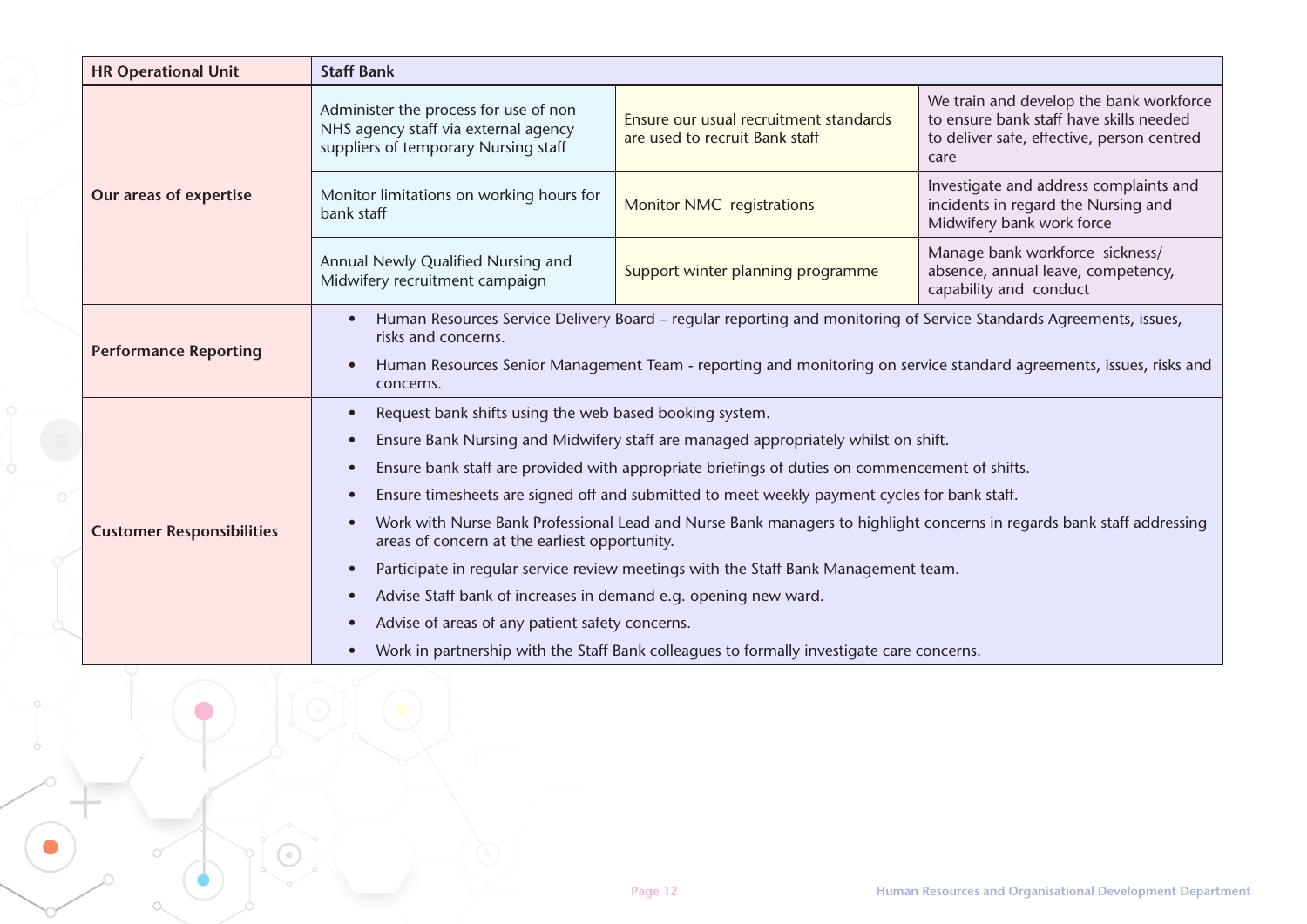| <b>HR Operational Unit</b>       | <b>Translation &amp; Interpretation Services</b>                                                                                                                                                                       |                                                                                                                 |                                                                                                          |  |
|----------------------------------|------------------------------------------------------------------------------------------------------------------------------------------------------------------------------------------------------------------------|-----------------------------------------------------------------------------------------------------------------|----------------------------------------------------------------------------------------------------------|--|
| <b>Manager</b>                   | Head of People and Change - Support Services                                                                                                                                                                           |                                                                                                                 |                                                                                                          |  |
|                                  | $\bullet$                                                                                                                                                                                                              | To provide a Translation and Interpreting service that is cost effective, high quality, safe and professional.  |                                                                                                          |  |
|                                  | Work with NHS Greater Glasgow and Clyde services to enable convenient and problem free access to Interpreters.<br>$\bullet$                                                                                            |                                                                                                                 |                                                                                                          |  |
| <b>Purpose/ Overview</b>         | Offer telephone and face to face Interpreting services.<br>$\bullet$                                                                                                                                                   |                                                                                                                 |                                                                                                          |  |
|                                  | We support and plan for scheduled and unscheduled appointments.<br>$\bullet$                                                                                                                                           |                                                                                                                 |                                                                                                          |  |
|                                  | $\bullet$                                                                                                                                                                                                              | Offer interpreters for all of the main languages used in communities served by NHS Greater Glasgow and Clyde.   |                                                                                                          |  |
|                                  | $\bullet$<br>Interpreting services.                                                                                                                                                                                    | To monitor demand and requests fill rates and work with services to ensure maximum efficiency in deployment of  |                                                                                                          |  |
| <b>Service Delivery</b>          | To provide guidance and support on deploying Interpreting services.<br>$\bullet$                                                                                                                                       |                                                                                                                 |                                                                                                          |  |
|                                  | $\bullet$                                                                                                                                                                                                              | To coordinate and manage performance and standards of external Interpreting and Translation providers.          |                                                                                                          |  |
|                                  | An interpreting and translation service in<br>a variety of languages                                                                                                                                                   | All main languages are representative of<br>the communities served by<br>NHS Greater Glasgow and Clyde          | Provide quidance and support on<br>deploying Interpreting services                                       |  |
| Our areas of expertise           | Telephone Interpreting services                                                                                                                                                                                        | Monitor demand and requests fill rates                                                                          | <b>Translation service</b>                                                                               |  |
|                                  | Face to face Interpreting services                                                                                                                                                                                     | A confidential service provided by our<br>interpreters                                                          | Coordinate and manage performance<br>and standards of external Interpreting<br>and Translation providers |  |
|                                  | Human Resources Service Delivery Board – regular reporting and monitoring of Service Standards Agreements, issues,<br>$\bullet$<br>risks and concerns.                                                                 |                                                                                                                 |                                                                                                          |  |
| <b>Performance Reporting</b>     | Human Resources Senior Management Team - reporting and monitoring on service standard agreements, issues, risks and<br>$\bullet$<br>concerns.                                                                          |                                                                                                                 |                                                                                                          |  |
|                                  | Assess the patient's needs and recognise that a language need exists.<br>$\bullet$                                                                                                                                     |                                                                                                                 |                                                                                                          |  |
| <b>Customer Responsibilities</b> | Assess which language is being requested.<br>$\bullet$                                                                                                                                                                 |                                                                                                                 |                                                                                                          |  |
|                                  | Assess and make provision for that need in liaison with the patient.<br>$\bullet$                                                                                                                                      |                                                                                                                 |                                                                                                          |  |
|                                  | Contact the NHS Greater Glasgow and Clyde Interpreting service to arrange access to Interpreting services either face to<br>$\bullet$<br>face /telephone following NHS Greater Glasgow and Clyde booking arrangements. |                                                                                                                 |                                                                                                          |  |
|                                  | $\bullet$                                                                                                                                                                                                              | Ensure appropriate record keeping to accurately record within the patient's notes the language or dialect used. |                                                                                                          |  |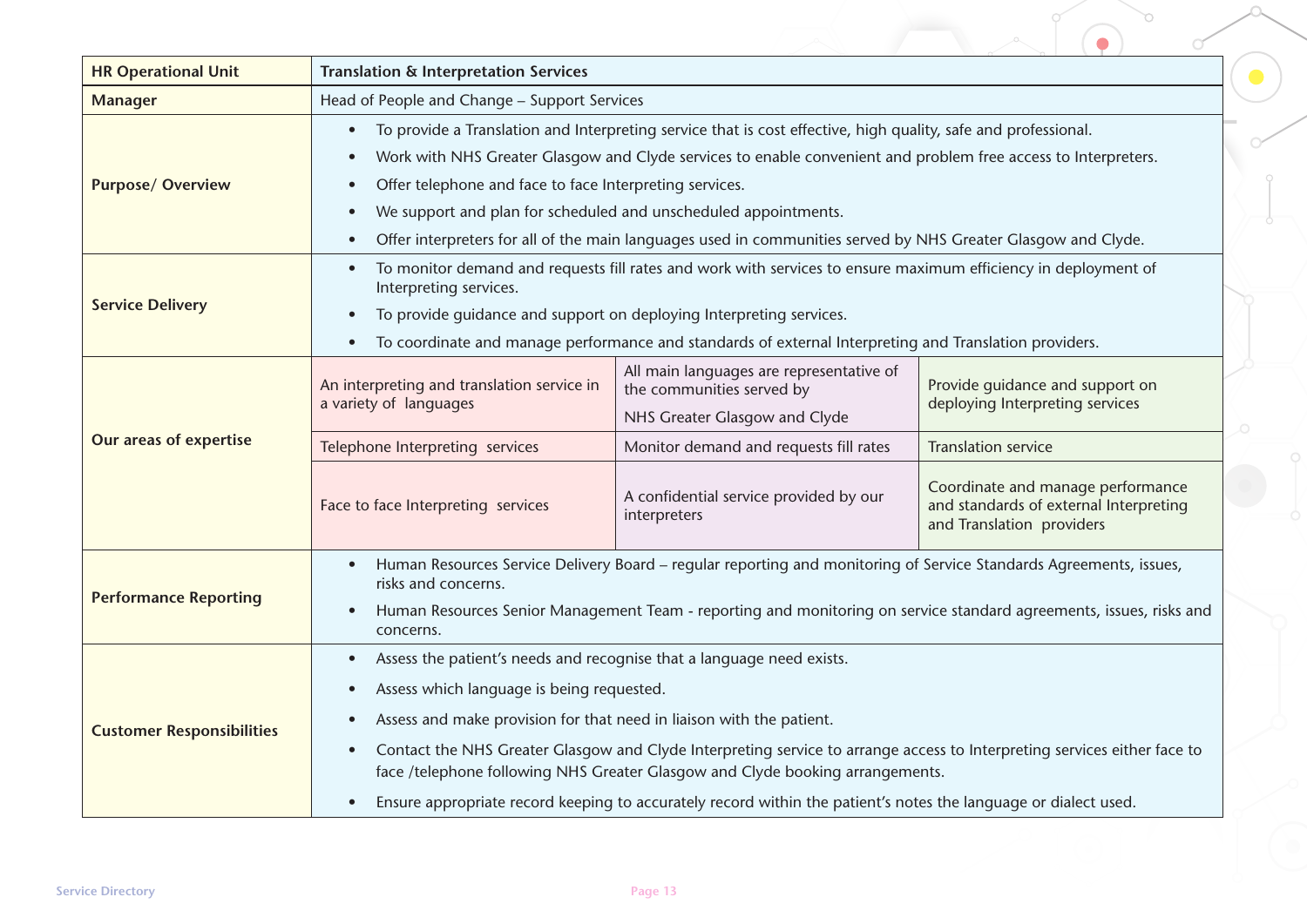| <b>HR Operational Unit</b>       | <b>Job Evaluation</b>                                                                                                                                                                                                                                                                                                                                                                                                                                                                                                                                                                                                                      |                                 |                                                       |  |
|----------------------------------|--------------------------------------------------------------------------------------------------------------------------------------------------------------------------------------------------------------------------------------------------------------------------------------------------------------------------------------------------------------------------------------------------------------------------------------------------------------------------------------------------------------------------------------------------------------------------------------------------------------------------------------------|---------------------------------|-------------------------------------------------------|--|
| <b>Manager</b>                   | Head of People and Change - Support Services                                                                                                                                                                                                                                                                                                                                                                                                                                                                                                                                                                                               |                                 |                                                       |  |
| <b>Purpose/ Overview</b>         | Provide a job evaluation service following the NHS Scotland Agenda for Change policy and procedures.<br>Ensure compliance and protection from equal pay claims and support management in discussion with employees in<br>relation to Agenda for Change pay and grading.<br>Record and store all job evaluation outcomes for organisation and audit purposes.<br>Provide specialist advice in relation to job evaluation/grading issues related to organisational change.<br>Support the development and coordination of Executive Level / Senior Manager grading applications which are<br>submitted to the National Evaluation Committee. |                                 |                                                       |  |
| <b>Service Delivery</b>          | To manage the annual job matching panel schedule.<br>To provide an efficient and effective job grading service to meet organisational needs.<br>To co-ordinate and manage job matching and evaluation processes and procedures.                                                                                                                                                                                                                                                                                                                                                                                                            |                                 |                                                       |  |
|                                  | Advice and guidance on the NHS Job<br><b>Evaluation Scheme</b>                                                                                                                                                                                                                                                                                                                                                                                                                                                                                                                                                                             | Development of job descriptions | Advice on role development & design                   |  |
| Our areas of expertise           | Job matching & grading, including<br><b>reviews</b>                                                                                                                                                                                                                                                                                                                                                                                                                                                                                                                                                                                        | Job analysis                    | Training for job matchers and<br><b>HR</b> colleagues |  |
|                                  | Manage the Computer Aided Job<br>Evaluation System to record all formal job<br>evaluation activities                                                                                                                                                                                                                                                                                                                                                                                                                                                                                                                                       | Local evaluation (grading)      | Job description searches and reports<br>function      |  |
| <b>Performance Reporting</b>     | Human Resources Service Delivery Board – regular reporting and monitoring of Service Standards Agreements, issues, risks<br>and concerns.                                                                                                                                                                                                                                                                                                                                                                                                                                                                                                  |                                 |                                                       |  |
|                                  | Human Resources Senior Management Team - reporting and monitoring on service standard agreements, issues, risks and<br>concerns.                                                                                                                                                                                                                                                                                                                                                                                                                                                                                                           |                                 |                                                       |  |
| <b>Customer Responsibilities</b> | To provide all job information and documentation required to enable JE activities to be completed.<br>To comply with operational timelines and submission dates to enable the job matching panel schedule to be operated as<br>planned.<br>Managers will inform employee(s) of all job matching and evaluation outcomes and write to employee(s) to confirm<br>outcomes.<br>Managers will notify payroll of any pay related changes that occur due to job matching and evaluation outcomes.                                                                                                                                                |                                 |                                                       |  |

 $\circ$ 

 $\alpha$ 

 $\odot$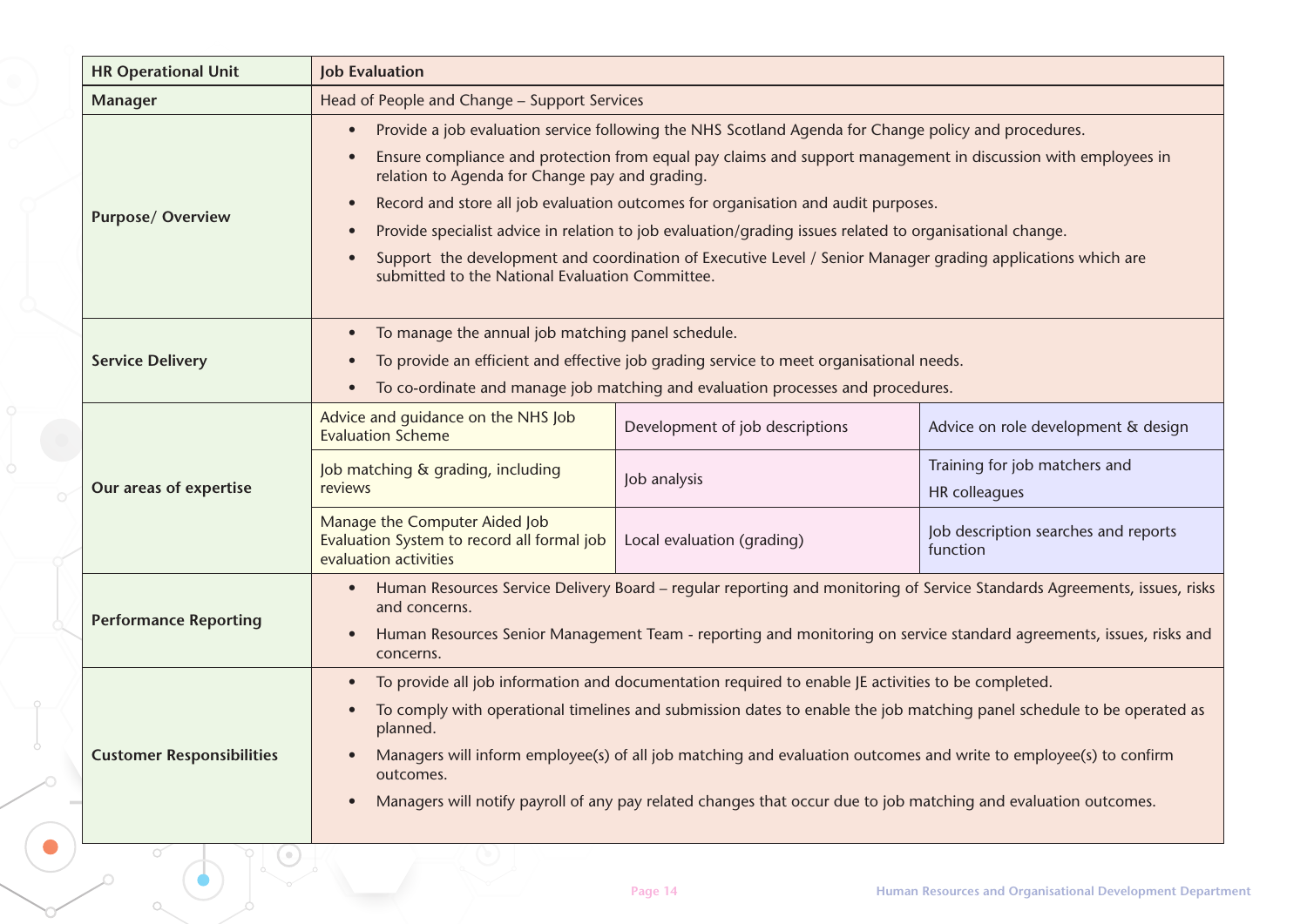| <b>HR Operational Unit</b>       | <b>Transition Service</b>                                                                                                                                                                                           |                                                                                                                            |                                         |  |
|----------------------------------|---------------------------------------------------------------------------------------------------------------------------------------------------------------------------------------------------------------------|----------------------------------------------------------------------------------------------------------------------------|-----------------------------------------|--|
| <b>Manager</b>                   | Head of People and Change - Support Services                                                                                                                                                                        |                                                                                                                            |                                         |  |
|                                  | $\bullet$<br>Transition service.                                                                                                                                                                                    | HR specialism and expertise for provision of best practice specialist advice and quidance that supports delivery of Boards |                                         |  |
| Purpose/Overview                 | $\bullet$<br>the transition of staff at all levels throughout the Board.                                                                                                                                            | Delivery of strategic objectives around workforce change, workforce development and organisational change, supporting      |                                         |  |
|                                  | $\bullet$<br>implemented.                                                                                                                                                                                           | Promote service and customer excellence ensuring that values, behaviours and standards expected are consistently           |                                         |  |
|                                  | $\bullet$<br>experience and support while transitioning to the service.                                                                                                                                             | Ensuring that NHS Greater Glasgow and Clyde's employees transitioning to alternative posts have the best possible          |                                         |  |
|                                  | Provision of comprehensive advice to senior operational management teams on the interpretation of complex<br>$\bullet$<br>employment and people transition issues.                                                  |                                                                                                                            |                                         |  |
| <b>Service Delivery</b>          | Co-ordination of all activity relating to the placement of staff affected by organisational change, ill-health, conduct or<br>$\bullet$<br>capability into new roles within the Board.                              |                                                                                                                            |                                         |  |
|                                  | Work with recruitment service in an integrated manner to ensure effective vacancy management processes which<br>$\bullet$<br>prioritise the availability of alternative posts to staff.                             |                                                                                                                            |                                         |  |
|                                  | $\bullet$                                                                                                                                                                                                           | Support the development and delivery of key Human Resources policies to ensure consistency across all staff groups.        |                                         |  |
|                                  | Staff placement                                                                                                                                                                                                     | <b>Workforce Change</b>                                                                                                    | <b>Workforce Development</b>            |  |
| Our areas of expertise           | <b>Vacancy Management</b>                                                                                                                                                                                           | <b>Advice and Guidance</b>                                                                                                 | <b>Employment and Transition Issues</b> |  |
|                                  | <b>Supporting staff</b>                                                                                                                                                                                             | Policy Development & Delivery                                                                                              |                                         |  |
|                                  | Human Resources Service Delivery Board - reporting and monitoring against Service standards Agreement issues, risks<br>and concerns.                                                                                |                                                                                                                            |                                         |  |
| <b>Performance Reporting</b>     | Human Resources Senior Management Team - reporting and monitoring on service standard agreements, issues, risks and<br>$\bullet$<br>concerns.                                                                       |                                                                                                                            |                                         |  |
| <b>Customer Responsibilities</b> | Participate and engage in Human Resources Service Delivery Board/ Service Reviews providing feedback and suggestions<br>$\bullet$<br>of improvements, all feedback to support NHS Greater Glasgow and Clyde values. |                                                                                                                            |                                         |  |
|                                  | Participate, engage and communicate to their Sector/Directorate staff any changes relating to Human Resources policies<br>and processes.                                                                            |                                                                                                                            |                                         |  |
|                                  | $\bullet$                                                                                                                                                                                                           | All timelines will be agreed in partnership i.e. Human Resources, Individual, Line Manager and/or Directors/Chief Officers |                                         |  |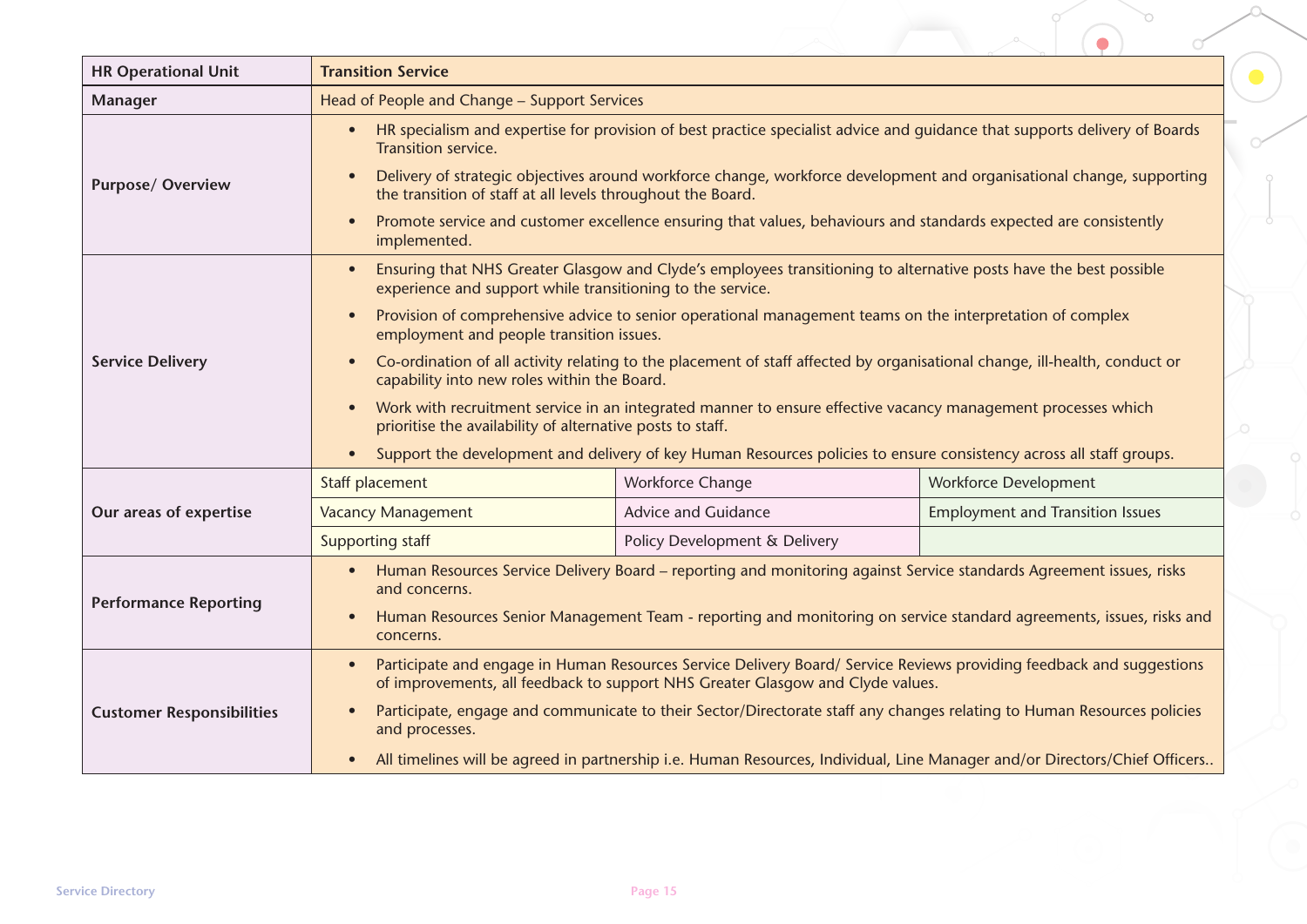| <b>HR Operational Unit</b>                                                                                                                                     | <b>Workforce Planning and Analytics</b>                                                                                                                                                                  |  |  |
|----------------------------------------------------------------------------------------------------------------------------------------------------------------|----------------------------------------------------------------------------------------------------------------------------------------------------------------------------------------------------------|--|--|
| <b>Manager</b>                                                                                                                                                 | Head of People and Change - Organisational Effectiveness                                                                                                                                                 |  |  |
| <b>Purpose/ Overview</b>                                                                                                                                       | To provide a comprehensive, integrated and customer focused Workforce Planning and Analytics service for NHS Greater<br>$\bullet$<br>Glasgow and Clyde Managers and Professional Leads.                  |  |  |
|                                                                                                                                                                | To provide short and long term workforce planning in services.                                                                                                                                           |  |  |
|                                                                                                                                                                | To provide internal and external workforce data and intelligence to help you make informed and evidenced based<br>workforce planning decisions.                                                          |  |  |
|                                                                                                                                                                | Represent NHS Greater Glasgow and Clyde on national workforce groups and forums.                                                                                                                         |  |  |
|                                                                                                                                                                | Monitor workforce planning, reporting and evaluate this using real time tracking of workforce change.<br>$\bullet$                                                                                       |  |  |
|                                                                                                                                                                | Utilise workload measurement tools, techniques and methodology.                                                                                                                                          |  |  |
|                                                                                                                                                                | Provide workforce planning expertise and best practice, including the promotion of the 6 steps methodology.                                                                                              |  |  |
|                                                                                                                                                                | Develop, produce, interpret and analyse a range of standard and ad hoc Workforce reports for use by Sectors/<br>Directorates, Senior Management and Business Users across NHS Greater Glasgow and Clyde. |  |  |
| <b>Service Delivery</b>                                                                                                                                        | Advise and help you to select appropriate methods and data for analytical purposes to meet our customer requirements.                                                                                    |  |  |
|                                                                                                                                                                | Develop Workforce systems, carrying out user acceptance testing and change management processes to ensure relevant<br>systems are fit for purpose.                                                       |  |  |
|                                                                                                                                                                | To provide training and support on the use of Workforce Information Systems.                                                                                                                             |  |  |
|                                                                                                                                                                | Administer workforce systems including passwords and maintain security levels.                                                                                                                           |  |  |
| Responsible for the Implementation of national eESS system in NHS Greater Glasgow and Clyde.                                                                   |                                                                                                                                                                                                          |  |  |
| Continuously improve the quality and accuracy of workforce data, building on and developing the NHS Greater Glasgow<br>and Clyde workforce information matrix. |                                                                                                                                                                                                          |  |  |
|                                                                                                                                                                | Invest in the development of dashboard type reporting.                                                                                                                                                   |  |  |
|                                                                                                                                                                | Provision of internal and external<br>Standard and ad hoc Workforce reports<br>Expert use of the 6 steps methodology<br>workforce data                                                                   |  |  |
| Our areas of expertise                                                                                                                                         | Develop and administer workforce<br>Dashboard reports<br>Implementation of national eESS system<br>systems                                                                                               |  |  |
|                                                                                                                                                                | Training and support on the use of<br>Tracking workforce change<br>Workforce Information Systems                                                                                                         |  |  |

 $\bullet$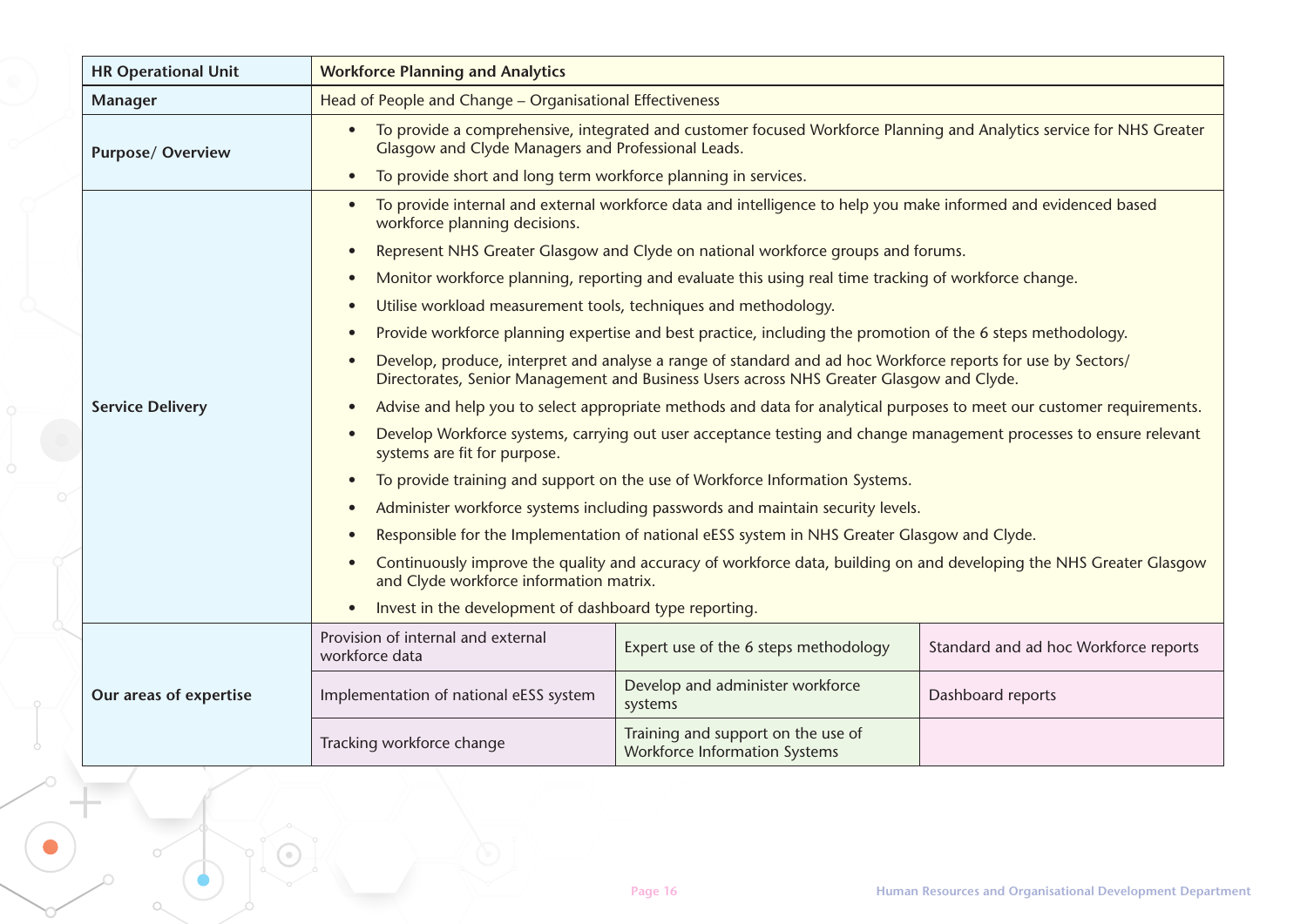| <b>HR Operational Unit</b>       | <b>Workforce Planning and Analytics</b>                                                                                                                                                                             |
|----------------------------------|---------------------------------------------------------------------------------------------------------------------------------------------------------------------------------------------------------------------|
| <b>Performance Reporting</b>     | Human Resources Service Delivery Board – regular reporting and monitoring of Service Standards Agreements, issues, risks<br>and concerns.                                                                           |
|                                  | Human Resources Senior Management Team - reporting and monitoring on service standard agreements, issues, risks and<br>$\bullet$<br>concerns.                                                                       |
| <b>Customer Responsibilities</b> | Participate and engage in Human Resources Service Delivery Board/ Service Reviews providing feedback and suggestions<br>$\bullet$<br>of improvements, all feedback to support NHS Greater Glasgow and Clyde values. |
|                                  | Participate, engage and communicate to their Sector/Directorate staff any changes relating to Human Resources policies<br>and processes.                                                                            |
|                                  | All timelines will be agreed in partnership i.e. Human Resources, Individual, Line Manager and/or Directors/Chief Officers.<br>$\bullet$                                                                            |

 $\circ$ 

 $\bigcap$ 

 $\bullet$ 

| <b>HR Operational Unit</b> | Learning & Education                                                                                                                                                                                                                              |  |  |
|----------------------------|---------------------------------------------------------------------------------------------------------------------------------------------------------------------------------------------------------------------------------------------------|--|--|
| <b>Manager</b>             | Head of People and Change - Organisational Effectiveness                                                                                                                                                                                          |  |  |
|                            | To provide strategic support to develop future workforce capability and service development requirements identified<br>within workforce plans at Board and local levels.                                                                          |  |  |
| <b>Purpose/ Overview</b>   | Design, develop and deliver learning and development opportunities for our workforce to meet the objectives of the NHS<br>Greater Glasgow and Clyde Learning and Education Plan ensuring that these meet national and organisational priortities. |  |  |
|                            | Support learning and education requirements relating to national and organisational priorities to meet the needs of the<br>Appropriately Trained strand of the Staff Governance Standards.                                                        |  |  |
|                            | Support managers with bespoke development activities/solutions in relation to local workforce plans and service<br>developments.                                                                                                                  |  |  |
|                            | To provide facilitation at service development events.                                                                                                                                                                                            |  |  |
|                            | Develop, implement, review and evaluate the Corporate Induction Framework.<br>$\bullet$                                                                                                                                                           |  |  |
|                            | Coordinate the provision of agreed mandatory and statutory training activities ensuring these are accessible by all staff.<br>$\bullet$                                                                                                           |  |  |
| <b>Service Delivery</b>    | Provide a central booking service for staff to attend L&E activities.                                                                                                                                                                             |  |  |
|                            | The Learning & Education Calendar offers a wide range of development opportunities.                                                                                                                                                               |  |  |
|                            | Provide management development activities ensuring links to our Organisational Development leadership development<br>options.                                                                                                                     |  |  |
|                            | Support reporting mechanisms for learning and development activity including mandatory statutory training activity, KSF<br>and Induction.                                                                                                         |  |  |
|                            | Ensure that our activities are quality assured and evaluated.                                                                                                                                                                                     |  |  |
|                            | Utilise technology to innovate and develop bespoke e-modules using e-learning options and other technologies.                                                                                                                                     |  |  |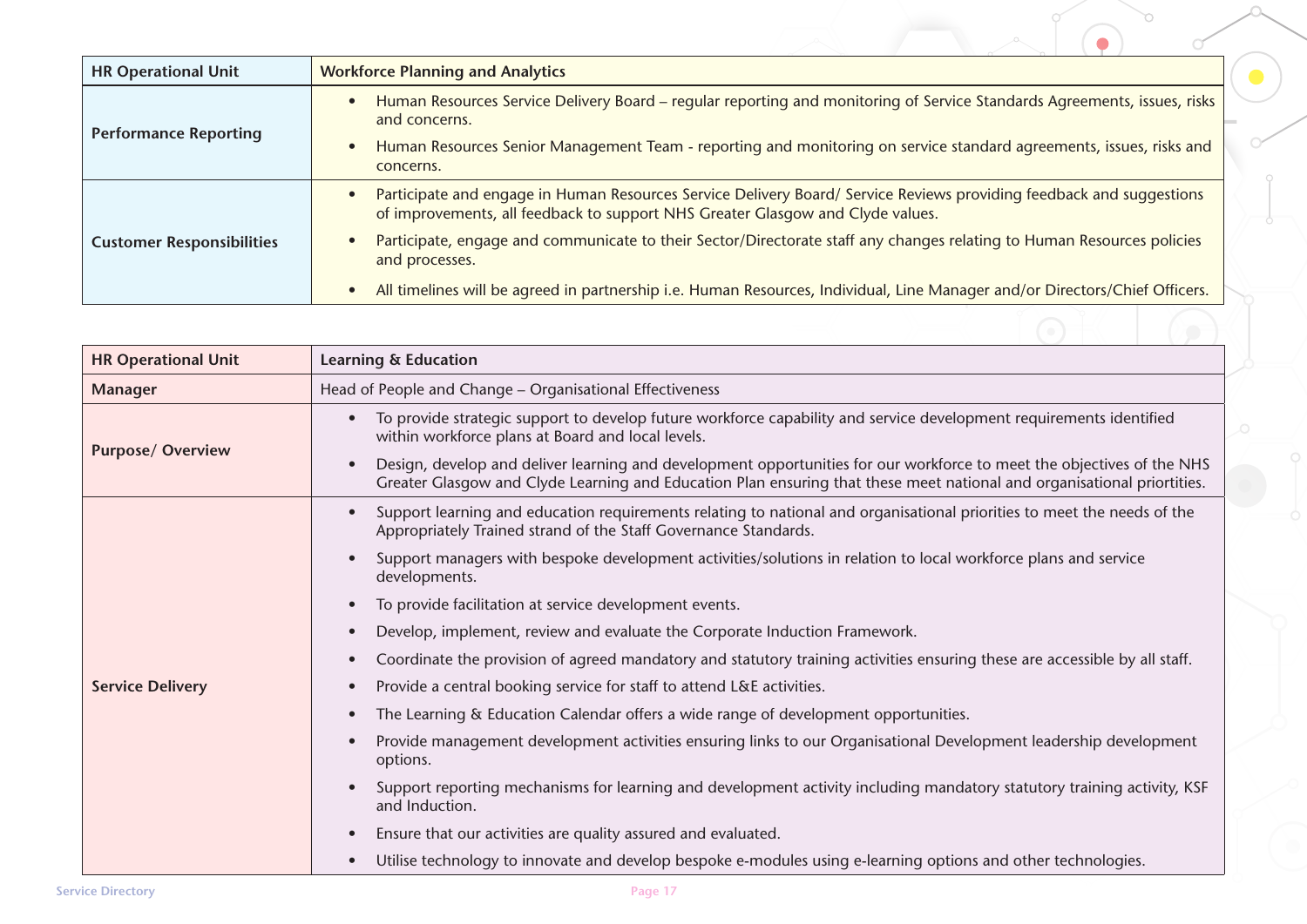| <b>HR Operational Unit</b>        | <b>Learning &amp; Education</b>                                                                                                                                                                             |                                                                                                                     |                                                                           |  |
|-----------------------------------|-------------------------------------------------------------------------------------------------------------------------------------------------------------------------------------------------------------|---------------------------------------------------------------------------------------------------------------------|---------------------------------------------------------------------------|--|
|                                   | Offer technical support, administration, maintenance and training for systems in relation to learning and development<br>e.g. eKSF, Learnpro, iMatter, eESS - OLM/OPM.                                      |                                                                                                                     |                                                                           |  |
|                                   | Develop Education Pathways with clear links to our workforce plan and work closely with partners in the Education sector.                                                                                   |                                                                                                                     |                                                                           |  |
|                                   | To offer vocational learning opportunities including competency based training and qualifications (e.g. SVQ's, ILM, ECDL)<br>and quide managers on best value options to commissioning vocational activity. |                                                                                                                     |                                                                           |  |
| <b>Service Delivery continued</b> | Provide expert advice, training and support to managers and staff in the local implementation of personal development<br>planning using the Knowledge and Skills Framework.                                 |                                                                                                                     |                                                                           |  |
|                                   |                                                                                                                                                                                                             | Provide accessible learning support through activities such as the NHS Greater Glasgow and Clyde Bursary programme. |                                                                           |  |
|                                   | Work with other NHS Greater Glasgow and Clyde education and development providers including Practice Development<br>to provide integrated solutions to our customers.                                       |                                                                                                                     |                                                                           |  |
|                                   | Work with other Human Resources and Organisational Devlopment colleagues to support a coordinated approach to<br>workforce development activities to meet organisational priorities.                        |                                                                                                                     |                                                                           |  |
|                                   | Design, develop and deliver bespoke<br>development activities/ solutions                                                                                                                                    | Support for the provision of Statutory<br>and Mandatory Training                                                    | A central booking service                                                 |  |
| Our areas of expertise            | Learning through technology including<br>e-learning options                                                                                                                                                 | Vocational training opportunities<br>including competency based training and<br>qualifications                      | Personal development planning using the<br>Knowledge and Skills Framework |  |
|                                   |                                                                                                                                                                                                             | (e.g. SVQs, ILM, ECDL)                                                                                              |                                                                           |  |
|                                   | NHS Greater Glasgow and Clyde Bursary<br>programme                                                                                                                                                          | <b>Corporate Induction Framework</b>                                                                                | Development and implementation of<br>learning plans                       |  |
| <b>Performance Reporting</b>      | Human Resources Service Delivery Board – regular reporting and monitoring of Service Standards Agreements, issues, risks<br>and concerns.                                                                   |                                                                                                                     |                                                                           |  |
|                                   | Human Resources Senior Management Team - reporting and monitoring on service standards agreements, issues, risks<br>and concerns.                                                                           |                                                                                                                     |                                                                           |  |
|                                   | Participate and engage in Human Resources Service Delivery Board/ Service Reviews providing feedback and suggestions<br>of improvements, all feedback to support NHS Greater Glasgow and Clyde values.      |                                                                                                                     |                                                                           |  |
| <b>Customer Responsibilities</b>  | Participate, engage and communicate to their Sector/Directorate staff any changes relating to Human Resources policies<br>and processes.                                                                    |                                                                                                                     |                                                                           |  |
|                                   | All timelines will be agreed in partnership i.e. Human Resources, Individual, Line Manager and/or Directors/Chief Officers.                                                                                 |                                                                                                                     |                                                                           |  |

 $\bullet$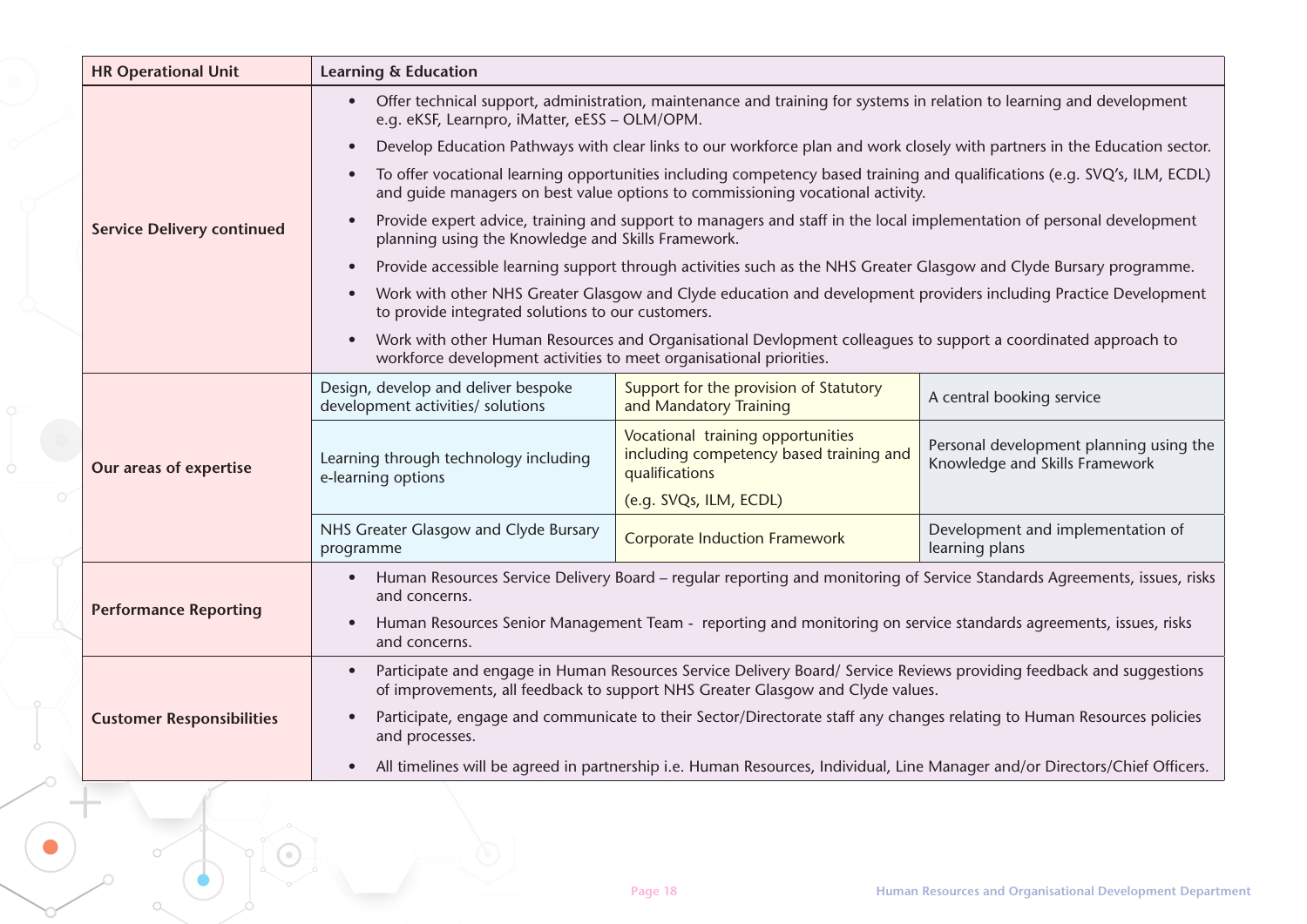| <b>HR Operational Unit</b>   | <b>Staff Governance/Policy Development</b>                                                                                                                                                                                                                                                                                                                                                                                                                                                                                                                                                                                                                                                                                                                                                                                                                                                                                                                                                                                                                                                                                                                                                                                                                                                                                                     |                                   |                            |
|------------------------------|------------------------------------------------------------------------------------------------------------------------------------------------------------------------------------------------------------------------------------------------------------------------------------------------------------------------------------------------------------------------------------------------------------------------------------------------------------------------------------------------------------------------------------------------------------------------------------------------------------------------------------------------------------------------------------------------------------------------------------------------------------------------------------------------------------------------------------------------------------------------------------------------------------------------------------------------------------------------------------------------------------------------------------------------------------------------------------------------------------------------------------------------------------------------------------------------------------------------------------------------------------------------------------------------------------------------------------------------|-----------------------------------|----------------------------|
| <b>Manager</b>               | Head of People and Change - Organisational Effectiveness                                                                                                                                                                                                                                                                                                                                                                                                                                                                                                                                                                                                                                                                                                                                                                                                                                                                                                                                                                                                                                                                                                                                                                                                                                                                                       |                                   |                            |
| <b>Purpose/ Overview</b>     | Our aim is to improve the employee experience and promote NHS Greater Glasgow and Clyde as an employer of choice.<br>$\bullet$<br>Promote benefits and rewards across the organisation to raise awareness and maximise impact.<br>$\bullet$<br>Responsible for Corporate programmes and initiatives including Staff Governance and Facing The Future Together (FTFT).<br>$\bullet$<br>Support and monitor the implementation of the 20/20 Workforce Vision.<br>$\bullet$<br>Manage the NHS Staff Survey and the iMatters programme.<br>$\bullet$                                                                                                                                                                                                                                                                                                                                                                                                                                                                                                                                                                                                                                                                                                                                                                                               |                                   |                            |
| <b>Service Delivery</b>      | Support the work of the Staff Governance Committee.<br>$\bullet$<br>Support the Board's Remuneration Committee.<br>$\bullet$<br>Raise awareness of the principles of the NHS Scotland Staff Governance Standard.<br>$\bullet$<br>Incorporate new & revised PIN policies into the NHS Greater Glasgow and Clyde HR Policy Framework, reviewing policies<br>$\bullet$<br>to ensure they are fit-for-purpose.<br>Plan and manage publicity and training for new initiatives.<br>$\bullet$<br>Manage the NHS Staff Survey and iMatters in NHS Greater Glasgow and Clyde.<br>$\bullet$<br>Responsible for the developing and monitoring the delivery of the NHS Greater Glasgow and Clyde Staff Governance<br>Action Plan, responding to Staff Survey/iMatters results which demand improvements in the staff experience.<br>Develop the annual National Staff Governance Return for Scottish Government.<br>$\bullet$<br>With our trade unions and staff-side organisations, ensure effective partnership working is embedded in the organisation.<br>$\bullet$<br>Work with Communications & Corporate Inequalities colleagues e.g. to deliver joint initiatives Chairman's Award, Taking<br>$\bullet$<br>a Stand.<br>Ensure that the Staff Governance Standard strands are aligned to workstreams in other forums e.g. Health & Safety<br>Forum. |                                   |                            |
|                              | <b>Staff Governance</b>                                                                                                                                                                                                                                                                                                                                                                                                                                                                                                                                                                                                                                                                                                                                                                                                                                                                                                                                                                                                                                                                                                                                                                                                                                                                                                                        | <b>NHS Staff Survey</b>           | Partnership working        |
| Our areas of expertise       | <b>Remuneration Committee</b>                                                                                                                                                                                                                                                                                                                                                                                                                                                                                                                                                                                                                                                                                                                                                                                                                                                                                                                                                                                                                                                                                                                                                                                                                                                                                                                  | <b>iMatters</b>                   | <b>HR Policy Framework</b> |
|                              | PIN policies                                                                                                                                                                                                                                                                                                                                                                                                                                                                                                                                                                                                                                                                                                                                                                                                                                                                                                                                                                                                                                                                                                                                                                                                                                                                                                                                   | Facing The Future Together (FTFT) | 2020 Workforce Vision      |
| <b>Performance Reporting</b> | Human Resources Service Delivery Board - regular reporting and monitoring of Service Standards Agreements, issues,<br>$\bullet$<br>risks and concerns.<br>Human Resources Senior Management Team - reporting and monitoring on service standards agreements, issues, risks<br>$\bullet$<br>and concerns.                                                                                                                                                                                                                                                                                                                                                                                                                                                                                                                                                                                                                                                                                                                                                                                                                                                                                                                                                                                                                                       |                                   |                            |

 $\sim$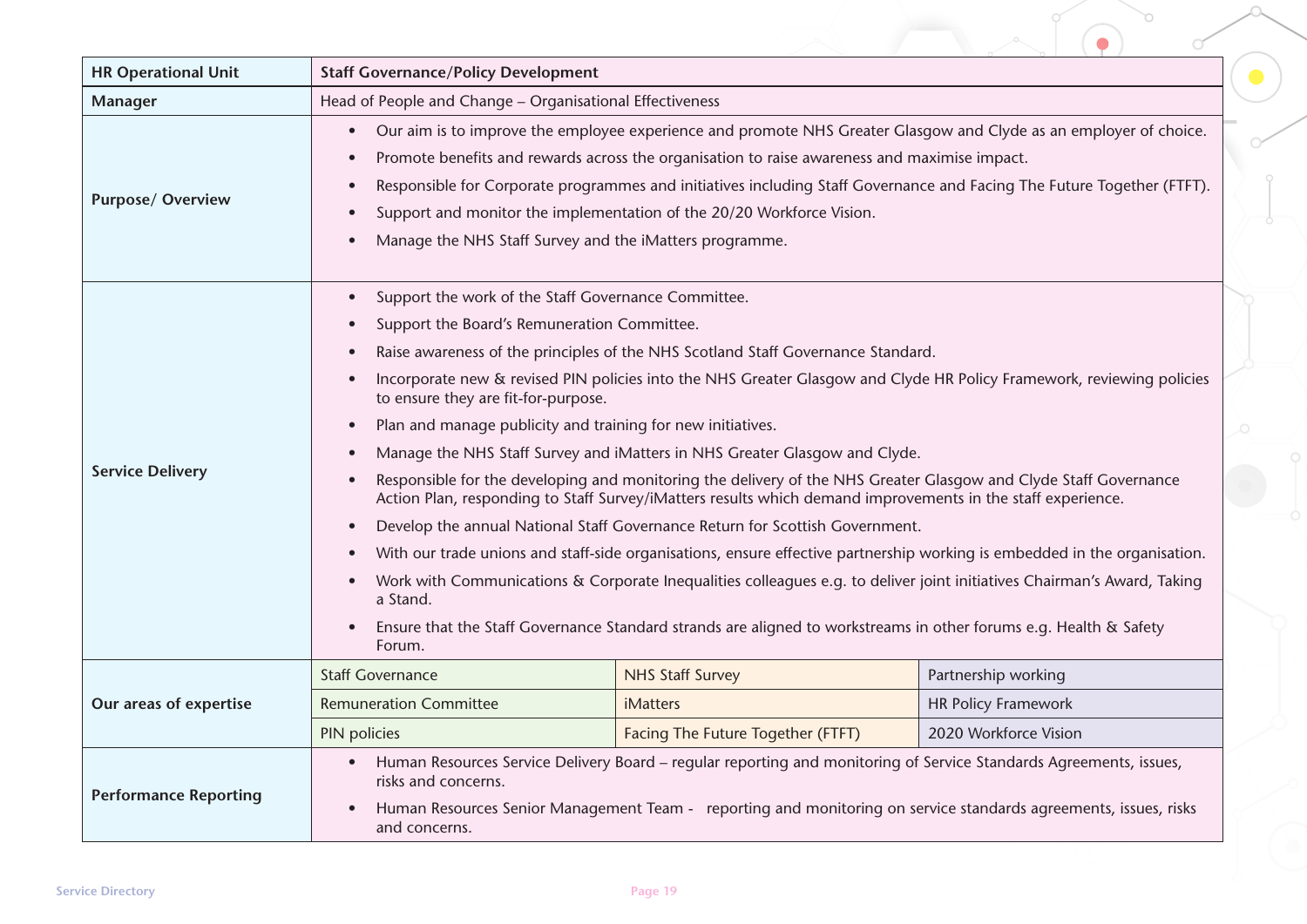| <b>HR Operational Unit</b>       | <b>Staff Governance/Policy Development</b>                                                                                                                                                             |  |  |
|----------------------------------|--------------------------------------------------------------------------------------------------------------------------------------------------------------------------------------------------------|--|--|
|                                  | Participate and engage in Human Resources Service Delivery Board/ Service Reviews providing feedback and suggestions<br>of improvements, all feedback to support NHS Greater Glasgow and Clyde Values. |  |  |
| <b>Customer Responsibilities</b> | Participate, engage and communicate to their Sector/Directorate staff any changes relating to Human Resources policies<br>and processes.                                                               |  |  |
|                                  | All timelines will be agreed in partnership i.e. Human Resources, Individual, Line Manager and/or Directors/Chief Officers.                                                                            |  |  |

| <b>HR Operational Unit</b> | <b>Equalities</b>                                                                                                                                                                                           |  |  |  |
|----------------------------|-------------------------------------------------------------------------------------------------------------------------------------------------------------------------------------------------------------|--|--|--|
| <b>Manager</b>             | Head of People and Change - Organisational Effectiveness                                                                                                                                                    |  |  |  |
|                            | To lead the workforce equality agenda to ensure that NHS Greater Glasgow and Clyde has a workforce which is<br>representative of the communities it serves.                                                 |  |  |  |
| <b>Purpose/ Overview</b>   | Ensure workplace policies/procedures provide a level playing field for all existing staff and for the people who want to<br>work with us in the future.                                                     |  |  |  |
|                            | To ensure equality for all, with no risk of more favourable treatment for certain groups over other interest groups.                                                                                        |  |  |  |
|                            | Establish accountability and leadership across the HR function to ensure workforce equality is being delivered, monitored<br>and managed to support wider culture change within the organisation.           |  |  |  |
|                            | We will mainstream Equality, Diversity and Human Rights issues ensuring:                                                                                                                                    |  |  |  |
|                            | Ensure all HR policies and procedures are Equality Impact assessed.                                                                                                                                         |  |  |  |
|                            | Deliver high quality Equality and Diversity training to equip staff with the skills they need to promote equality and<br>eliminate discrimination.                                                          |  |  |  |
|                            | Provide HR reports on employment relations issues containing high quality smart metrics on Equality and Diversity to<br>identify trends, patterns within the workforce, including regular Equal Pay audits. |  |  |  |
|                            | Develop the NHS Greater Glasgow and Clyde Workforce Equality Plan.                                                                                                                                          |  |  |  |
| <b>Service Delivery</b>    | Take remedial action when metrics suggest less favourable treatment of individuals/groups displaying certain protected<br>characteristics.                                                                  |  |  |  |
|                            | Promote initiatives/campaigns to minimise discrimination.                                                                                                                                                   |  |  |  |
|                            | Work towards achieving workplace accreditations e.g. Stonewall Equality Index                                                                                                                               |  |  |  |
|                            | Provide the workforce data to evidence compliance with the Equality Act 2010.                                                                                                                               |  |  |  |
|                            | To offer expertise and guidance on Equality, Diversity and Human Rights.                                                                                                                                    |  |  |  |
|                            | Review Equal Opportunity data ensuring that NHS Greater Glasgow and Clyde employs and promotes the very best<br>candidates regardless of background                                                         |  |  |  |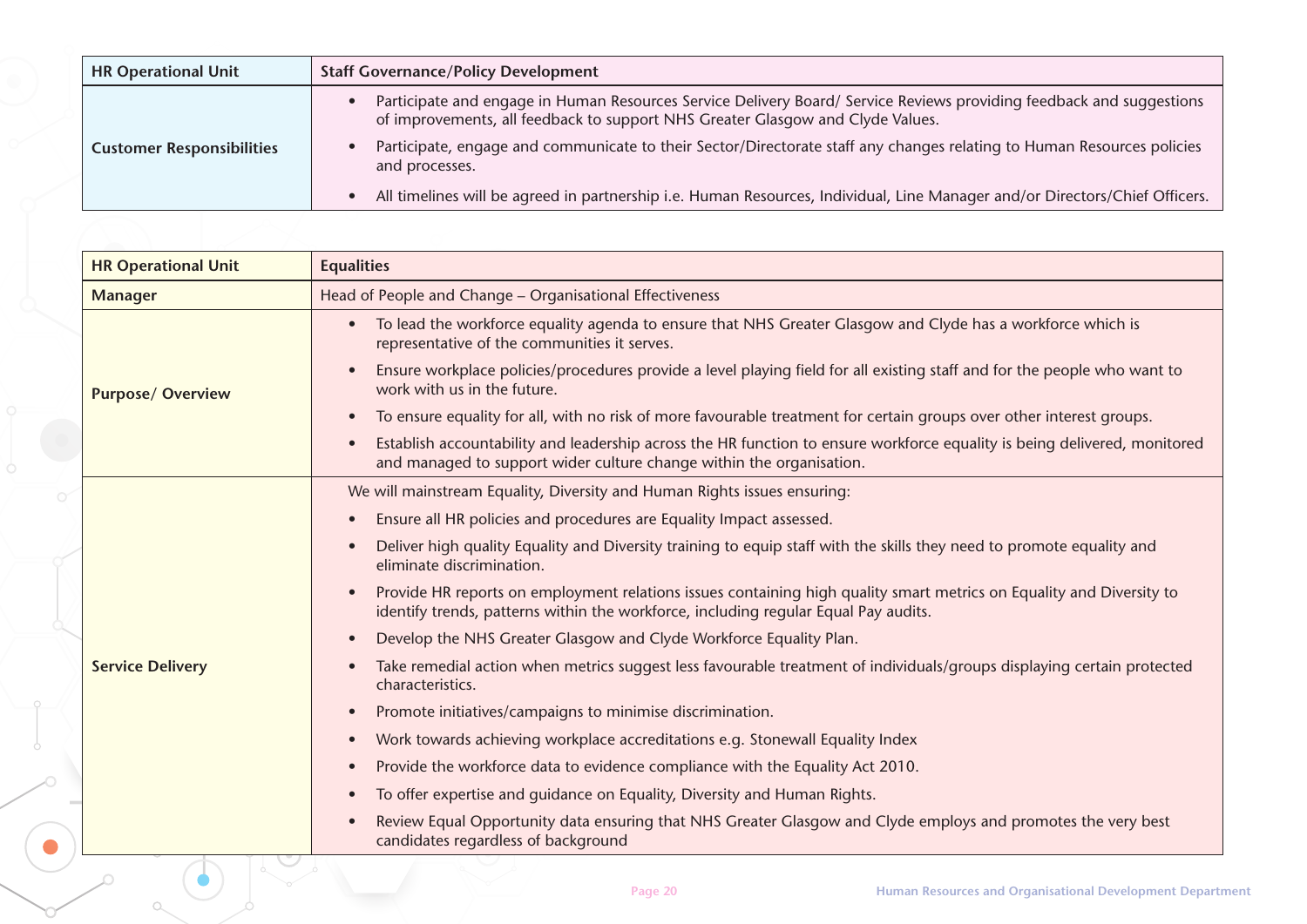| <b>HR Operational Unit</b>        | <b>Equalities</b>                                                                                                                                                                                                                                                                                                                                                                                                                                                                                                        |                                                                     |                         |
|-----------------------------------|--------------------------------------------------------------------------------------------------------------------------------------------------------------------------------------------------------------------------------------------------------------------------------------------------------------------------------------------------------------------------------------------------------------------------------------------------------------------------------------------------------------------------|---------------------------------------------------------------------|-------------------------|
| <b>Service Delivery continued</b> | Involved in the Modern Apprenticeship and wider recruitment activity to encourage applications from under represented<br>$\bullet$<br>groups.<br>Review and monitor number of reasonable adjustments made within the workplace.<br>$\bullet$<br>Develop campaigns and programmes to address under representation within the workforce.                                                                                                                                                                                   |                                                                     |                         |
|                                   | $\bullet$<br>Equality and Diversity training                                                                                                                                                                                                                                                                                                                                                                                                                                                                             | <b>Workplace accreditations</b>                                     | Equal Opportunity data  |
| Our areas of expertise            | <b>Workforce Equality Plan</b>                                                                                                                                                                                                                                                                                                                                                                                                                                                                                           | Initiatives/campaigns to minimise<br>discrimination                 | Reasonable adjustments  |
|                                   | Expertise and guidance on Equality,<br>Diversity and Human Rights                                                                                                                                                                                                                                                                                                                                                                                                                                                        | Workforce data to evidence compliance<br>with the Equality Act 2010 | <b>Equal Pay audits</b> |
| <b>Performance Reporting</b>      | <b>Workforce Statistics Group</b><br>$\bullet$<br><b>Board Equality Monitoring Report</b><br>$\bullet$<br>CIT: HR Workforce Equality Group<br>$\bullet$<br>Human Resources Service Delivery Board – regular reporting and monitoring of Service Standards Agreements, issues,<br>$\bullet$<br>risks and concerns.<br>Human Resources Senior Management Team - reporting and monitoring on service standard agreements, issues, risks and<br>$\bullet$<br>concerns.                                                       |                                                                     |                         |
| <b>Customer Responsibilities</b>  | Participate and engage in Human Resources Service Delivery Board/ Service Reviews providing feedback and suggestions<br>$\bullet$<br>of improvements, all feedback to support NHS Greater Glasgow and Clyde Values.<br>Participate, engage and communicate to their Sector/Directorate staff any changes relating to Human Resources policies<br>$\bullet$<br>and processes.<br>All timelines will be agreed in partnership i.e. Human Resources, Individual, Line Manager and/or Directors/Chief Officers.<br>$\bullet$ |                                                                     |                         |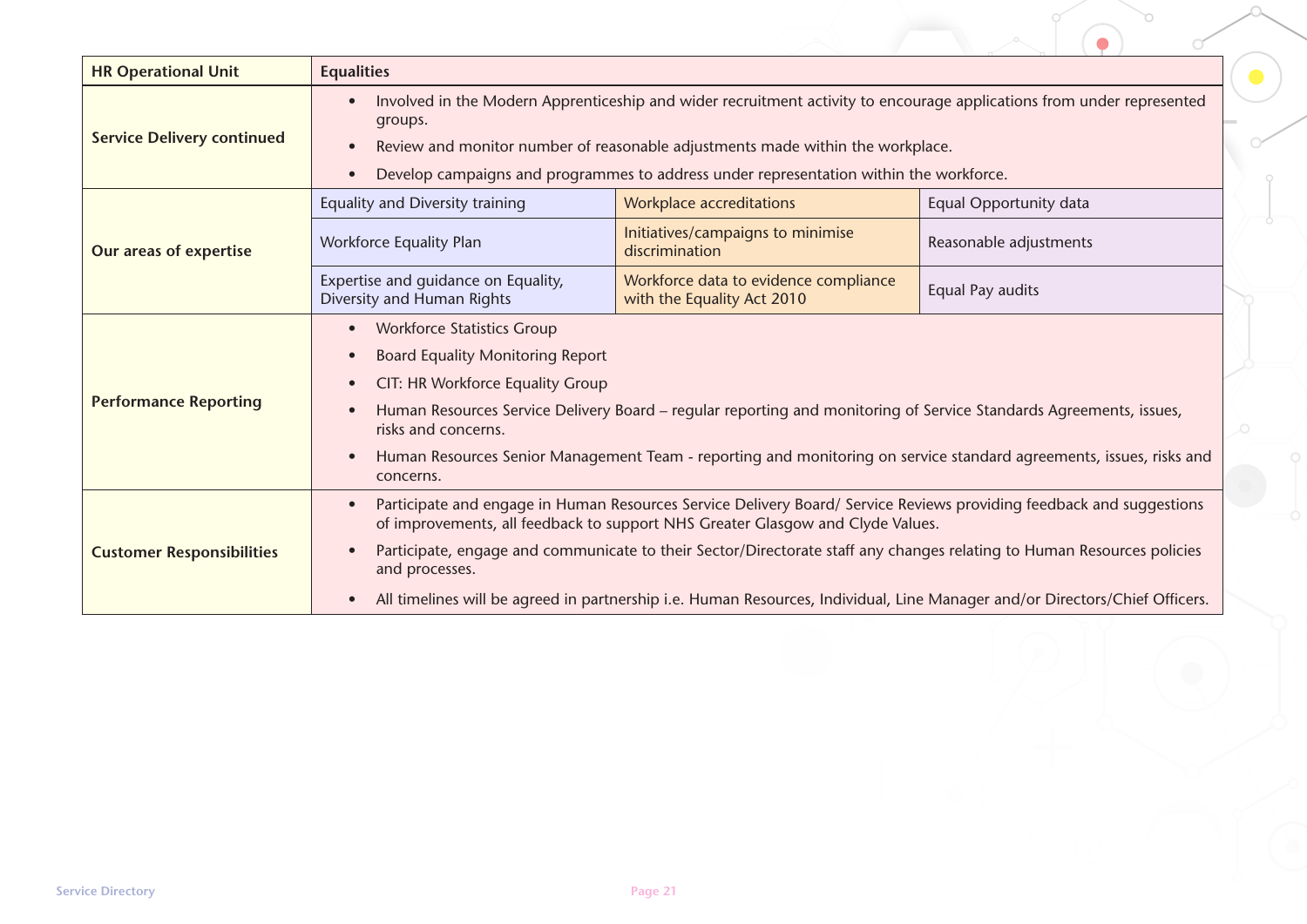| <b>HR Operational Unit</b>                                                                                                                                                                                                                                                                                                         | <b>Workforce Employability</b>                                                                                                                                                                                                                                                                                                                                                                                                                                                                                                                                                                                                                  |                                                                                                                                                                                                                                                                                                                                                                                                                             |                                                           |
|------------------------------------------------------------------------------------------------------------------------------------------------------------------------------------------------------------------------------------------------------------------------------------------------------------------------------------|-------------------------------------------------------------------------------------------------------------------------------------------------------------------------------------------------------------------------------------------------------------------------------------------------------------------------------------------------------------------------------------------------------------------------------------------------------------------------------------------------------------------------------------------------------------------------------------------------------------------------------------------------|-----------------------------------------------------------------------------------------------------------------------------------------------------------------------------------------------------------------------------------------------------------------------------------------------------------------------------------------------------------------------------------------------------------------------------|-----------------------------------------------------------|
| Manager                                                                                                                                                                                                                                                                                                                            | Head of People and Change - Organisational Effectiveness                                                                                                                                                                                                                                                                                                                                                                                                                                                                                                                                                                                        |                                                                                                                                                                                                                                                                                                                                                                                                                             |                                                           |
| <b>Purpose/ Overview</b>                                                                                                                                                                                                                                                                                                           | To develop and implement a wide ranging strategy for employing young people in NHS Greater Glasgow and Clyde.<br>$\bullet$<br>To promote NHSGG&C as an employer of choice for young people.                                                                                                                                                                                                                                                                                                                                                                                                                                                     |                                                                                                                                                                                                                                                                                                                                                                                                                             |                                                           |
| Responsible for the Young People's Employment Strategy and work with Directors, Managers and external stakeholders to<br>implement this.<br>We promote NHS Greater Glasgow and Clyde by raising awareness of the jobs and careers on offer through activities such<br>as work experience placement, programmes and careers events. |                                                                                                                                                                                                                                                                                                                                                                                                                                                                                                                                                                                                                                                 |                                                                                                                                                                                                                                                                                                                                                                                                                             |                                                           |
| <b>Service Delivery</b>                                                                                                                                                                                                                                                                                                            | $\bullet$<br>barriers to employment.                                                                                                                                                                                                                                                                                                                                                                                                                                                                                                                                                                                                            | Developing new entry routes for young people to create opportunities to work in the NHS.<br>Design and deliver the NHS Greater Glasgow and Clyde Modern Apprenticeship programme ensuring NHS Greater<br>Glasgow and Clyde meets the national targets in all services are supported to participate.<br>Work within services to develop tailored and specific programmes which will support young vulnerable people who face |                                                           |
|                                                                                                                                                                                                                                                                                                                                    | Young People's Employment Strategy                                                                                                                                                                                                                                                                                                                                                                                                                                                                                                                                                                                                              | Identify & create new entry routes for<br>young people                                                                                                                                                                                                                                                                                                                                                                      | Modern Apprenticeship programme                           |
| Our areas of expertise                                                                                                                                                                                                                                                                                                             | Removing barriers to employment in<br>NHS Greater Glasgow and Clyde for<br>young people                                                                                                                                                                                                                                                                                                                                                                                                                                                                                                                                                         | Promote opportunities for young<br>vulnerable people to work in NHS<br>Greater Glasgow and Clyde                                                                                                                                                                                                                                                                                                                            | Develop tailored and specific<br>employability programmes |
| <b>Performance Reporting</b>                                                                                                                                                                                                                                                                                                       | Human Resources Service Delivery Board – regular reporting and monitoring of Service Standards Agreements, issues,<br>risks and concerns.<br>Human Resources Senior Management Team - reporting and monitoring on service standards agreements, issues, risks<br>and concerns.                                                                                                                                                                                                                                                                                                                                                                  |                                                                                                                                                                                                                                                                                                                                                                                                                             |                                                           |
| <b>Customer Responsibilities</b>                                                                                                                                                                                                                                                                                                   | NHS Greater Glasgow and Clyde needs services to play their part in the implementation of an inclusive Young Peoples<br>strategy. This means by accepting young people into their services in a range of ways that will help young people to<br>access jobs, work experience and training.<br>Participate and engage in Human Resources Service Delivery Board/ Service Reviews providing feedback and suggestions<br>of improvements, all feedback to support NHS Greater Glasgow and Clyde Values.<br>Participate, engage and communicate to their Sector/Directorate staff any changes relating to Human Resources policies<br>and processes. |                                                                                                                                                                                                                                                                                                                                                                                                                             |                                                           |
|                                                                                                                                                                                                                                                                                                                                    |                                                                                                                                                                                                                                                                                                                                                                                                                                                                                                                                                                                                                                                 | All timelines will be agreed in partnership i.e. Human Resources, Individual, Line Manager and/or Directors/Chief Officers.                                                                                                                                                                                                                                                                                                 |                                                           |

 $\bullet$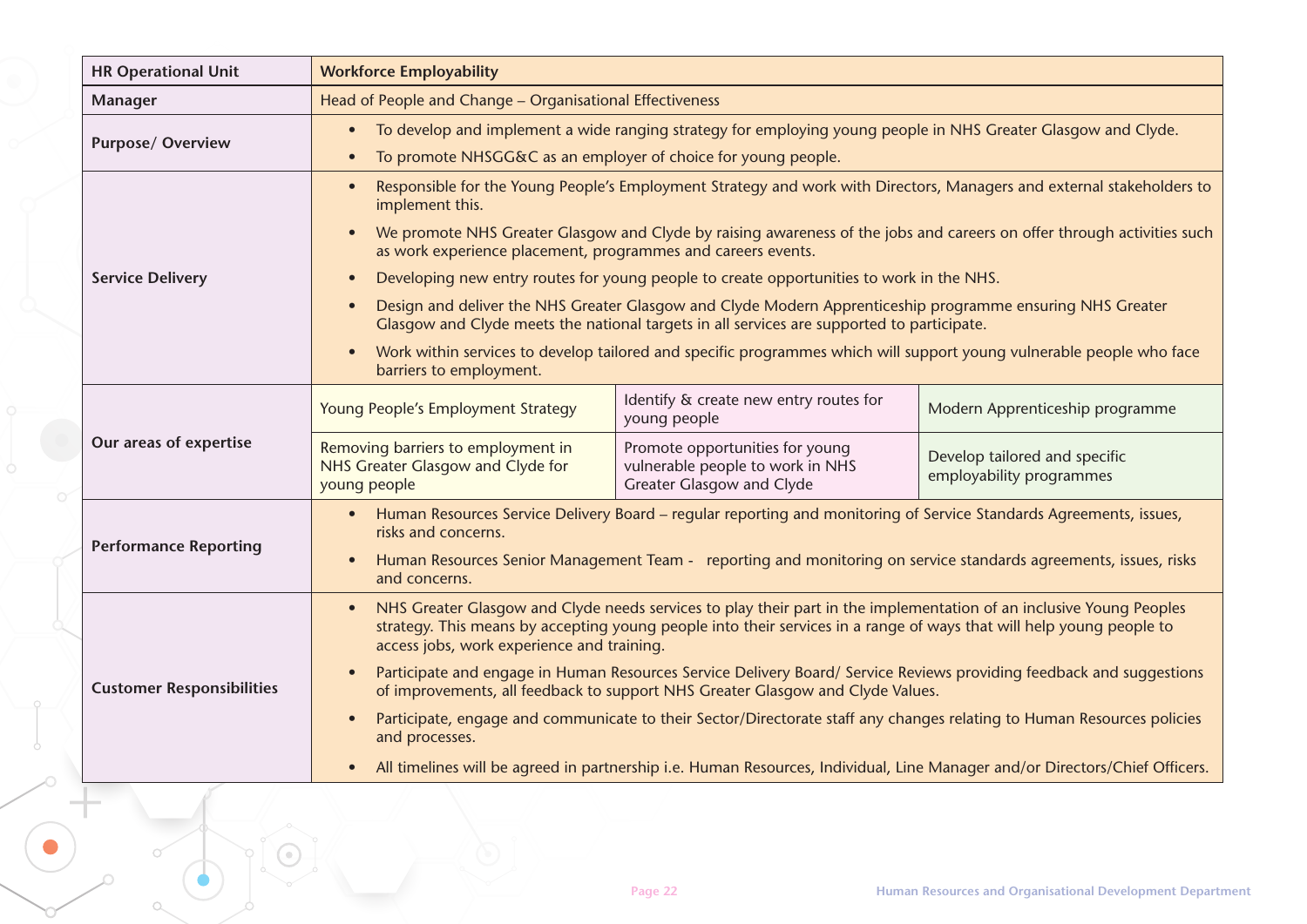| <b>HR Operational Unit</b>       | <b>Employee Relations</b>                                                                                                                                                                                           |                                                                                                            |                                                 |  |
|----------------------------------|---------------------------------------------------------------------------------------------------------------------------------------------------------------------------------------------------------------------|------------------------------------------------------------------------------------------------------------|-------------------------------------------------|--|
| <b>Manager</b>                   | Deputy Director of Human Resources and Organisational Development                                                                                                                                                   |                                                                                                            |                                                 |  |
|                                  | Employee Relations is a small specialist service.<br>$\bullet$                                                                                                                                                      |                                                                                                            |                                                 |  |
| <b>Purpose/ Overview</b>         | $\bullet$                                                                                                                                                                                                           | Provide specialised advice to the Heads of People and Change in the most complex of ER cases.              |                                                 |  |
|                                  | $\bullet$<br>timescales.                                                                                                                                                                                            | Provide a performance management role to improve consistency and ensure cases are managed to appropriate   |                                                 |  |
|                                  | $\bullet$<br>Greater Glasgow and Clyde's strategic objectives.                                                                                                                                                      | Development and review of the employment law components of employment policy and practice to underpin NHS  |                                                 |  |
|                                  | $\bullet$                                                                                                                                                                                                           | Ensure Human Resources policy and procedures comply with legislation, changes due to case law and updates. |                                                 |  |
|                                  | $\bullet$                                                                                                                                                                                                           | Provide guidance and support for colleagues managing complex discipline, grievance, or performance issues. |                                                 |  |
|                                  | Guidance on complex employment legislation.<br>$\bullet$                                                                                                                                                            |                                                                                                            |                                                 |  |
|                                  | $\bullet$                                                                                                                                                                                                           | Skills Development support for Human Resources colleagues in managing employee relations issues.           |                                                 |  |
| <b>Service Delivery</b>          | Policy training and awareness of Human Resources policies, PIN guidelines and workforce issues in relation to employee<br>$\bullet$<br>relations.                                                                   |                                                                                                            |                                                 |  |
|                                  | <b>Board Appeals</b><br>$\bullet$                                                                                                                                                                                   |                                                                                                            |                                                 |  |
|                                  | Management of Employee Tribunal casework.<br>$\bullet$                                                                                                                                                              |                                                                                                            |                                                 |  |
|                                  | Carry out specialist projects linked to changes in employment legislation.<br>$\bullet$                                                                                                                             |                                                                                                            |                                                 |  |
|                                  | Provide employee relations reports including discipline, grievance, Dignity at Work statistics.<br>$\bullet$                                                                                                        |                                                                                                            |                                                 |  |
|                                  | HR policy and procedures                                                                                                                                                                                            | Guidance on complex employment<br>legislation                                                              | Skills Development support for HR<br>colleagues |  |
| Our areas of expertise           | Management of Employee Tribunal<br>casework                                                                                                                                                                         | Employee relations reports                                                                                 | <b>Board Appeals</b>                            |  |
|                                  | <b>Employment legislation</b>                                                                                                                                                                                       | Policy training                                                                                            | Case law and updates                            |  |
|                                  | Human Resources Service Delivery Board – regular reporting and monitoring of Service Standards Agreements, issues,<br>$\bullet$<br>risks and concerns.                                                              |                                                                                                            |                                                 |  |
| <b>Performance Reporting</b>     | Human Resources Senior Management Team - reporting and monitoring on service standards agreements, issues, risks<br>$\bullet$<br>and concerns.                                                                      |                                                                                                            |                                                 |  |
|                                  | Participate and engage in Human Resources Service Delivery Board/ Service Reviews providing feedback and suggestions<br>$\bullet$<br>of improvements, all feedback to support NHS Greater Glasgow and Clyde Values. |                                                                                                            |                                                 |  |
| <b>Customer Responsibilities</b> | Participate, engage and communicate to their Sector/Directorate staff any changes relating to Human Resources policies<br>$\bullet$<br>and processes.                                                               |                                                                                                            |                                                 |  |
|                                  | All timelines will be agreed in partnership i.e. Human Resources, Individual, Line Manager and/or Directors/Chief Officers.<br>$\bullet$                                                                            |                                                                                                            |                                                 |  |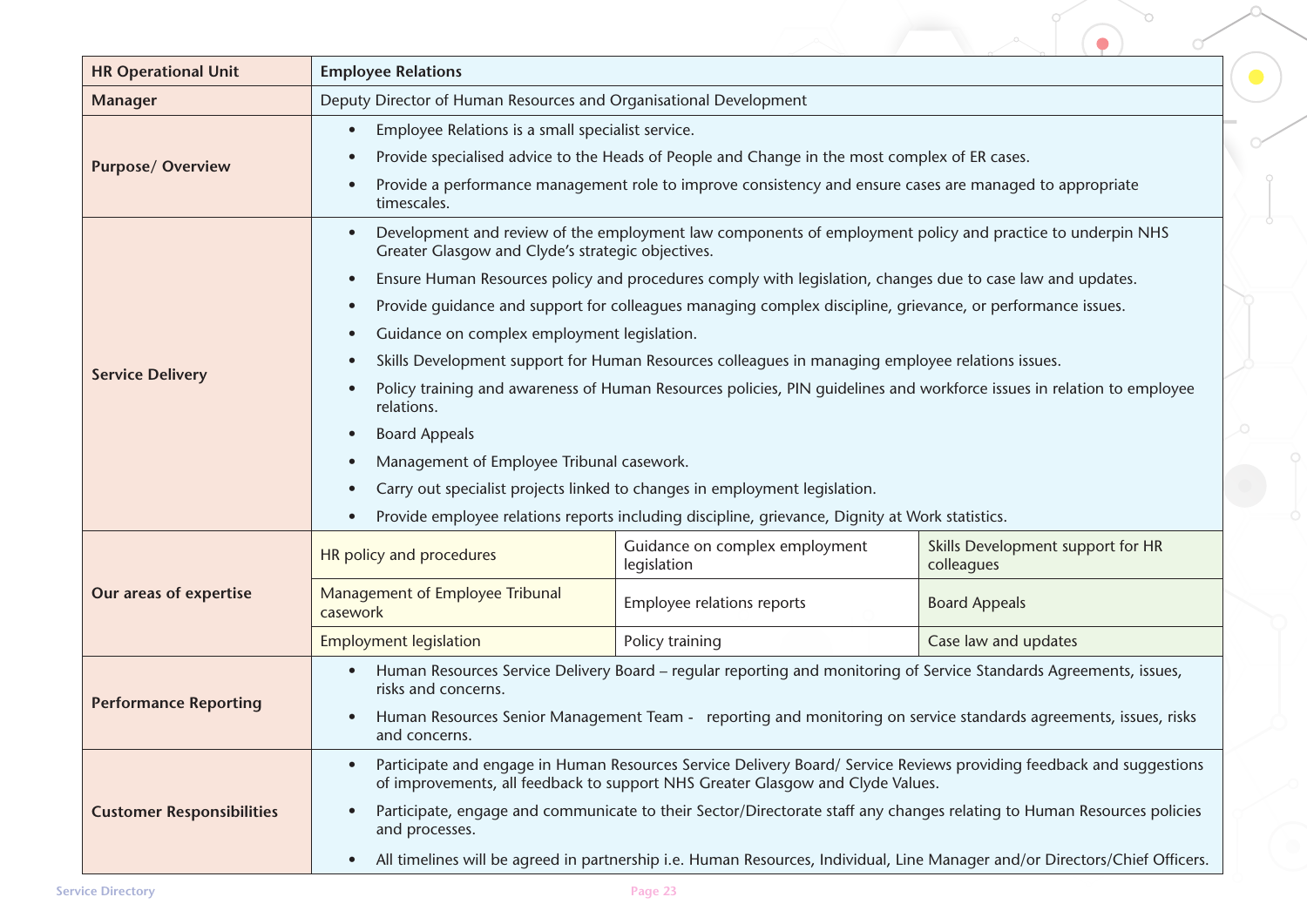| <b>HR Operational Unit</b> | <b>Medical Staffing</b>                                                                                                                                                                                                                                                                                                                                                                                              |  |  |
|----------------------------|----------------------------------------------------------------------------------------------------------------------------------------------------------------------------------------------------------------------------------------------------------------------------------------------------------------------------------------------------------------------------------------------------------------------|--|--|
| <b>Manager</b>             | Deputy Director of Human Resources and Organisational Development                                                                                                                                                                                                                                                                                                                                                    |  |  |
| <b>Purpose/ Overview</b>   | Provide specialist advice and guidance on a range of Human Resources issues, including the interpretation and<br>implementation of Human Resources policies and Medical & Dental Terms and Conditions; ensuring best practice and<br>compliance with NHS Scotland and Government directives, GMC/GDC Regulations and statutory legislation. Lead on<br>specialist projects relating to medical terms and conditions. |  |  |
|                            | We support the Board Medical Director, Lead Director for Acute Medical Services and Chiefs of Medicine in dealing with<br>complex and highly sensitive Human Resources issues pertaining to Medical Staff.                                                                                                                                                                                                           |  |  |
|                            | Our team advise the Heads of People & Change/People and Change Managers in managing medical conduct and<br>competency cases, managing sick doctors, job planning/appraisal and complex terms and condition/pay issues.                                                                                                                                                                                               |  |  |
|                            | As a central team co-ordinate the implementation of new policies and procedures and collate medical staffing information<br>for the, Scottish Government, Director of Human Resources and Organisational Development and Directors, where a<br>coordinated response is required across the service area.                                                                                                             |  |  |
|                            | Advice on Terms & Conditions of Service, HR Policies & Procedures.                                                                                                                                                                                                                                                                                                                                                   |  |  |
|                            | Expert advice & support on:                                                                                                                                                                                                                                                                                                                                                                                          |  |  |
|                            | Complex medical conduct and competency cases, sick doctor cases                                                                                                                                                                                                                                                                                                                                                      |  |  |
|                            | Job planning and Mediation                                                                                                                                                                                                                                                                                                                                                                                           |  |  |
|                            | Complex & sensitive pay issues e.g. pay protection                                                                                                                                                                                                                                                                                                                                                                   |  |  |
|                            | Policy Development & Implementation                                                                                                                                                                                                                                                                                                                                                                                  |  |  |
| <b>Service Delivery</b>    | Co-ordinate the implementation of the annual Consultant Discretionary points Process.                                                                                                                                                                                                                                                                                                                                |  |  |
|                            | Centrally run the Associate Specialist/Staff Grade Discretionary Points Process.                                                                                                                                                                                                                                                                                                                                     |  |  |
|                            | Revalidation & Appraisal                                                                                                                                                                                                                                                                                                                                                                                             |  |  |
|                            | Dealing with Doctors in Difficulty:                                                                                                                                                                                                                                                                                                                                                                                  |  |  |
|                            | Liaise with GMC regarding doctors in difficulty (i.e. competencies, health issues)<br>٠                                                                                                                                                                                                                                                                                                                              |  |  |
|                            | Liaise with Human Resources, Occupational Health and NES regarding doctors who are in difficulty and advise on<br>٠<br>appropriate actions.                                                                                                                                                                                                                                                                          |  |  |
|                            | Medical Workforce Information                                                                                                                                                                                                                                                                                                                                                                                        |  |  |
|                            | Monitoring Team:                                                                                                                                                                                                                                                                                                                                                                                                     |  |  |
|                            | Oversee, organise and deliver the bi-annual monitoring of all Junior Doctor grade rotas, working towards achieving<br>٠<br>New Deal and European Working Time Regulations (EWTD) compliance in accordance with national and local<br>protocols.                                                                                                                                                                      |  |  |
|                            | Liaise with Regional New Deal Personnel, participate in Regional and National Workforce Groups to maintain a<br>۰<br>consistent approach to junior doctor issues.                                                                                                                                                                                                                                                    |  |  |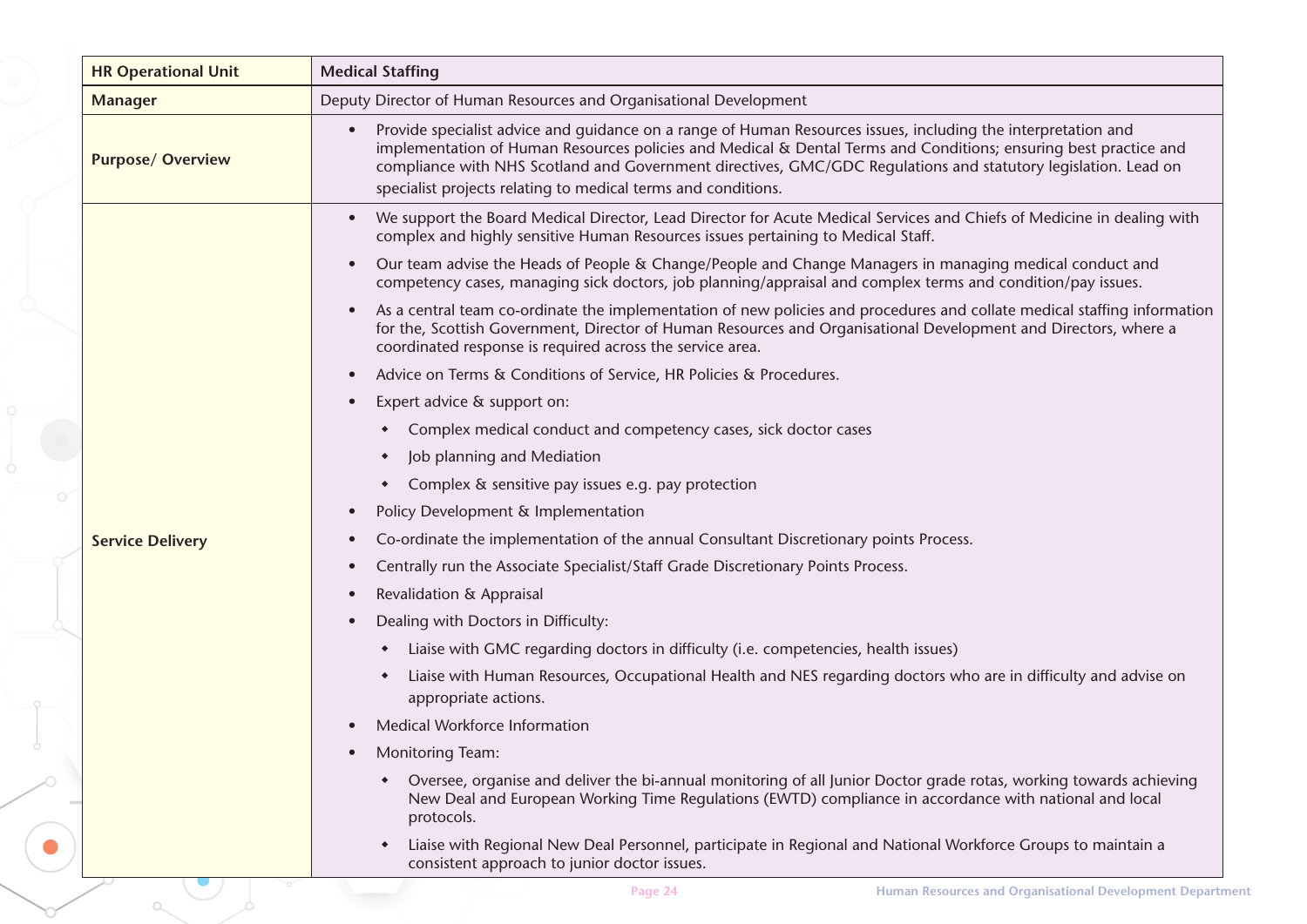| <b>HR Operational Unit</b>       | <b>Medical Staffing</b>                                                                                                                                                                                             |                                                                                                                             |                                                 |
|----------------------------------|---------------------------------------------------------------------------------------------------------------------------------------------------------------------------------------------------------------------|-----------------------------------------------------------------------------------------------------------------------------|-------------------------------------------------|
| Our areas of expertise           | Complex and highly sensitive HR issues<br>pertaining to Medical Staff.                                                                                                                                              | Monitoring of all Junior Doctor grade<br>rotas                                                                              | Complex medical conduct and<br>competency cases |
|                                  | <b>Medical Staff:</b><br>Terms & Conditions of Service, HR<br>Policies & Procedures                                                                                                                                 | Dealing with Doctors in Difficulty                                                                                          | Job planning and Mediation                      |
|                                  | Medical staffing information                                                                                                                                                                                        | <b>Consultant Discretionary points Process</b>                                                                              | Revalidation & Appraisal                        |
| <b>Performance Reporting</b>     | Human Resources Service Delivery Board – regular reporting and monitoring of Service Standards Agreements, issues,<br>$\bullet$<br>risks and concerns.                                                              |                                                                                                                             |                                                 |
|                                  | Human Resources Senior Management Team - reporting and monitoring on service standard agreements, issues, risks and<br>$\bullet$<br>concerns.                                                                       |                                                                                                                             |                                                 |
| <b>Customer Responsibilities</b> | Participate and engage in Human Resources Service Delivery Board/ Service Reviews providing feedback and suggestions<br>$\bullet$<br>of improvements, all feedback to support NHS Greater Glasgow and Clyde Values. |                                                                                                                             |                                                 |
|                                  | Participate, engage and communicate to their Sector/Directorate staff any changes relating to Human Resources policies<br>and processes.                                                                            |                                                                                                                             |                                                 |
|                                  | $\bullet$                                                                                                                                                                                                           | All timelines will be agreed in partnership i.e. Human Resources, Individual, Line Manager and/or Directors/Chief Officers. |                                                 |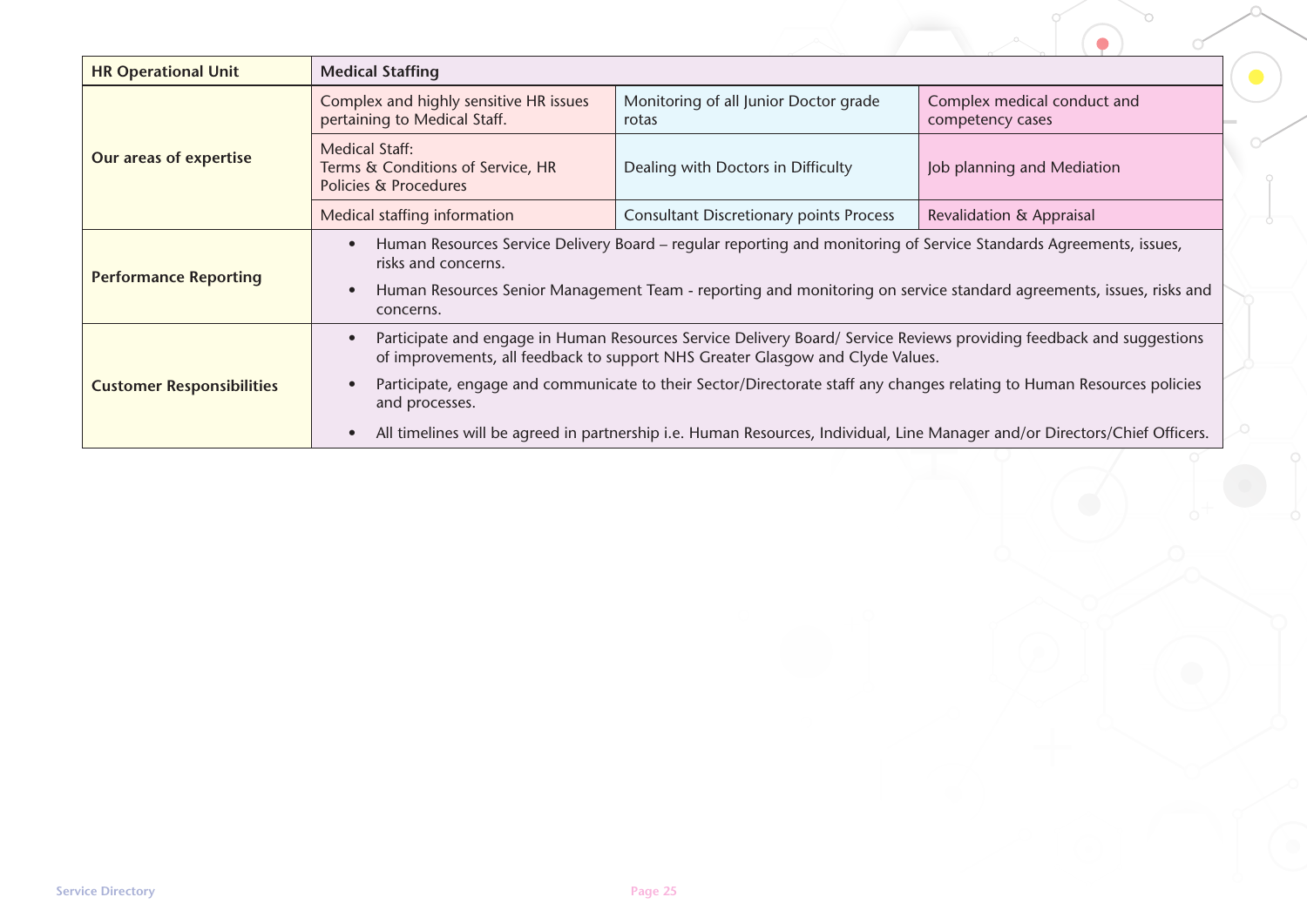| <b>HR Operational Unit</b>       | <b>Organisational Development</b>                                                                                                                                                                                                                         |                                                       |                               |  |
|----------------------------------|-----------------------------------------------------------------------------------------------------------------------------------------------------------------------------------------------------------------------------------------------------------|-------------------------------------------------------|-------------------------------|--|
| <b>Manager</b>                   | Director of Human Resources and Organisational Development                                                                                                                                                                                                |                                                       |                               |  |
| <b>Purpose/ Overview</b>         | Our purpose is to provide a range of planned interventions designed to support NHS Greater Glasgow and Clyde grow a culture<br>to manage change, develop leadership capability and capacity and align people, process and practices to be most effective. |                                                       |                               |  |
|                                  | The Organisational Development process is concerned with developing, enhancing or improving all aspects of the organisation.                                                                                                                              |                                                       |                               |  |
| <b>Service Delivery</b>          | Our role is to work with managers and team leaders to:                                                                                                                                                                                                    |                                                       |                               |  |
|                                  | Identify, prioritise and access the right solution for their own and their staffs' leadership development needs. The<br>Leadership Progression document describes four levels of leadership and their associated provision.                               |                                                       |                               |  |
|                                  | Support the organisation develop the leadership behaviours, skills and approaches needed to grow a culture of wellbeing<br>and staff engagement and deliver the aspirations of Facing the Future together.                                                |                                                       |                               |  |
|                                  | Design and deliver programmes and toolkits to support the above. Details of these provisions and how they can be<br>accessed by NHS staff are available in the Board-wide Leadership pages of HR Connect.                                                 |                                                       |                               |  |
|                                  | Provide a series of self directed tools and media to support staff manage change and deliver improvement. Further<br>information on how NHS staff can access these is available on the Change and Improvement pages of HR Connect.                        |                                                       |                               |  |
|                                  | Diagnose, design and facilitate specific interventions to support team development, change or process improvement.                                                                                                                                        |                                                       |                               |  |
|                                  | Ongoing evaluation, Return in Investment and continuous improvement of provisions.                                                                                                                                                                        |                                                       |                               |  |
|                                  | Provide an internal consultancy support to Senior Management Teams.                                                                                                                                                                                       |                                                       |                               |  |
|                                  | Support managers where appropriate respond to team development needs identified by iMatters.                                                                                                                                                              |                                                       |                               |  |
| Our areas of expertise           | Leadership Development                                                                                                                                                                                                                                    | <b>Team Effectiveness</b>                             | Coaching                      |  |
|                                  | Facilitation                                                                                                                                                                                                                                              | Diagnostics and bespoke team<br>development solutions | Programme Design and Delivery |  |
|                                  | <b>Internal Consultancy</b>                                                                                                                                                                                                                               | Change and Improvement                                |                               |  |
| <b>Performance Reporting</b>     | Human Resources Service Delivery Board - regular reporting and monitoring of Service Standards Agreements, issues, risks<br>$\bullet$<br>and concerns.                                                                                                    |                                                       |                               |  |
|                                  | Human Resources Senior Management Team - reporting and monitoring on service standard agreements, issues, risks and<br>concerns.                                                                                                                          |                                                       |                               |  |
|                                  | Corporate Organisational Development Meeting.                                                                                                                                                                                                             |                                                       |                               |  |
|                                  | With customers in line with agreed contract for activity.<br>$\bullet$                                                                                                                                                                                    |                                                       |                               |  |
|                                  | Identification of development needs.                                                                                                                                                                                                                      |                                                       |                               |  |
| <b>Customer Responsibilities</b> | Active Engagement and support of agreed development and subsequent evaluation.                                                                                                                                                                            |                                                       |                               |  |
|                                  | Participate and engage in Human Resources Service Delivery Board/ Service Reviews providing feedback and suggestions<br>of improvements, all feedback to support NHS Greater Glasgow and Clyde values.                                                    |                                                       |                               |  |

 $\bullet$ 

 $\bullet$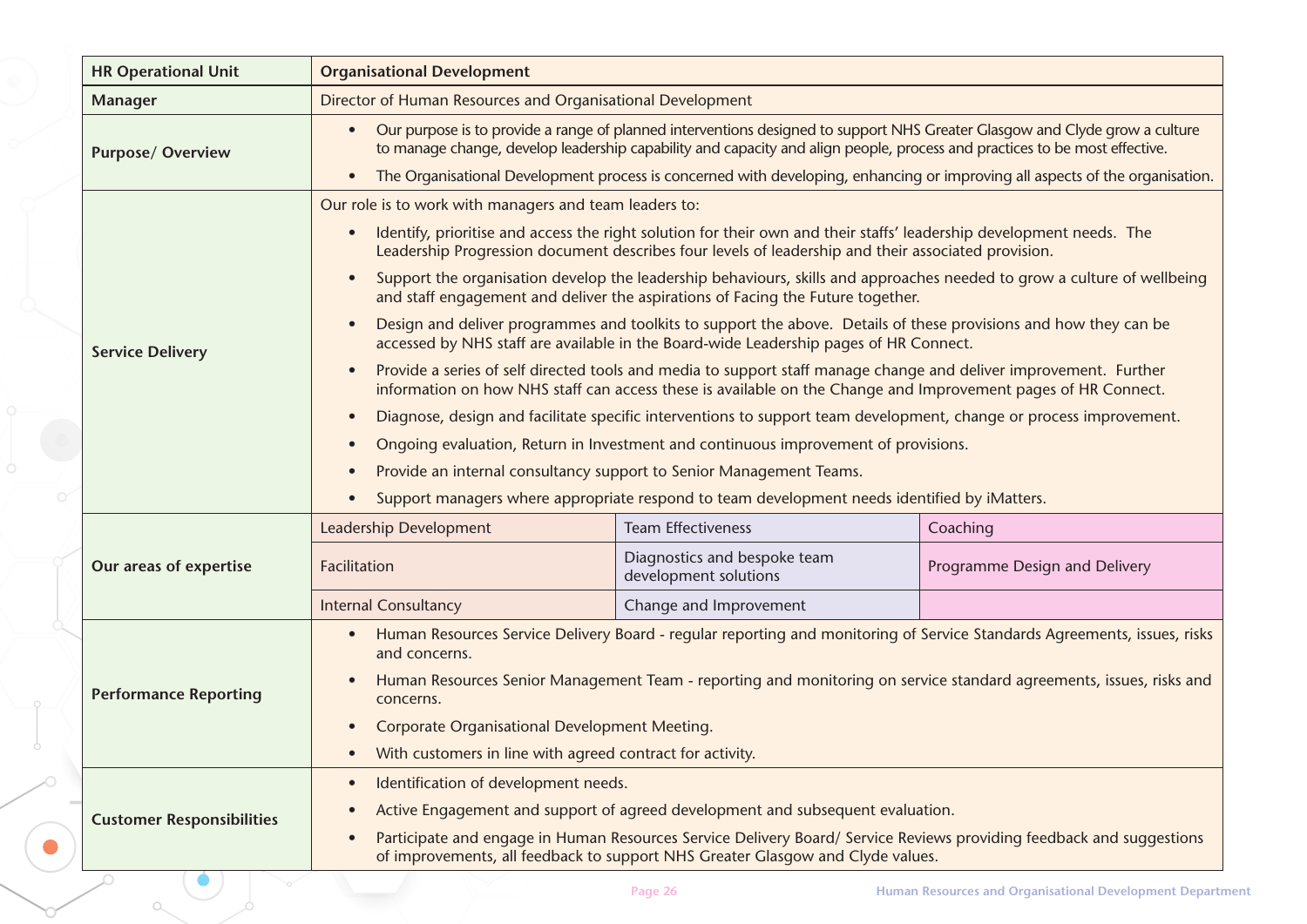| <b>HR Operational Unit</b>       | Health & Safety                                                                                                                                                                                                                                                                 |                                                            |                                   |  |
|----------------------------------|---------------------------------------------------------------------------------------------------------------------------------------------------------------------------------------------------------------------------------------------------------------------------------|------------------------------------------------------------|-----------------------------------|--|
| <b>Manager</b>                   | Head of Health and Safety                                                                                                                                                                                                                                                       |                                                            |                                   |  |
| <b>Purpose/ Overview</b>         | Work closely with other functions within the Human Resources and Organisational Development Department.<br>$\bullet$                                                                                                                                                            |                                                            |                                   |  |
|                                  | Ensure compliance with health and safety legislation, NHS and NHS Greater Glasgow and Clyde governance.<br>$\bullet$                                                                                                                                                            |                                                            |                                   |  |
|                                  | We provide professional and competent technical advice to ensure compliance with NHS Scotland and NHS Greater<br>$\bullet$<br>Glasgow and Clyde policy and procedures.                                                                                                          |                                                            |                                   |  |
| <b>Service Delivery</b>          | Development and maintenance of Organisational Health and Safety strategies, policies and procedures.<br>$\bullet$                                                                                                                                                               |                                                            |                                   |  |
|                                  | Development of management reports including statistical trend analysis in specific regard to incident reporting.<br>$\bullet$                                                                                                                                                   |                                                            |                                   |  |
|                                  | The provision of information and data analysis to aid service management and improvement.<br>$\bullet$                                                                                                                                                                          |                                                            |                                   |  |
|                                  | Development and maintenance of a range of audit programmes.<br>$\bullet$                                                                                                                                                                                                        |                                                            |                                   |  |
|                                  | Development and maintenance of appropriate specialised training materials for all NHS Greater Glasgow and Clyde Health<br>$\bullet$<br>and Safety courses, including Moving and Handling; Management of Aggression and Health and Safety.                                       |                                                            |                                   |  |
|                                  | Work in Partnership and engage with NHS Greater Glasgow and Clyde Management, Health and Safety teams and staff.<br>$\bullet$                                                                                                                                                   |                                                            |                                   |  |
|                                  | Development and maintenance of Health and Safety systems and processes including incident management processes;<br>$\bullet$<br>statistical and trend analysis against incident trends, RIDDORs; and, Health & Safety management system (Health & Safety<br>Management Manual). |                                                            |                                   |  |
|                                  | Management information and advice, including the provision of specialist health and safety advice and quidance;<br>$\bullet$<br>maintenance of the health and safety pages on HRConnect; and, carrying out specialist risk assessments.                                         |                                                            |                                   |  |
|                                  | Work with Estates and Capital Planning colleagues on building and refurbishment works to ensure all statutory requirements are<br>$\bullet$<br>achieved.                                                                                                                        |                                                            |                                   |  |
| Our areas of expertise           | Health and Safety strategies, policies and<br>procedures                                                                                                                                                                                                                        | Statistical trend analysis regarding<br>incident reporting | Audit programmes                  |  |
|                                  | Specialised training provision                                                                                                                                                                                                                                                  | Health and Safety systems and processes                    | Health & Safety management system |  |
|                                  | Specialist health and safety advice and<br>guidance                                                                                                                                                                                                                             | Advice on building and refurbishment<br>works              | Specialist risk assessments       |  |
| <b>Performance Reporting</b>     | Human Resources Service Delivery Board – regular reporting and monitoring of Service Standards Agreements, issues,<br>$\bullet$<br>risks and concerns.                                                                                                                          |                                                            |                                   |  |
|                                  | • Human Resources Senior Management Team - reporting and monitoring on service standard agreements, issues, risks and<br>concerns.                                                                                                                                              |                                                            |                                   |  |
| <b>Customer Responsibilities</b> | Participate and engage in Human Resources Service Delivery Board/ Service Reviews providing feedback and suggestions<br>$\bullet$<br>of improvements, all feedback to support NHS Greater Glasgow and Clyde values.                                                             |                                                            |                                   |  |
|                                  | Participate, engage and communicate to Sector/Directorate staff any changes relating to Health and Safety policies and<br>$\bullet$<br>processes.                                                                                                                               |                                                            |                                   |  |
|                                  | All timelines will be agreed in partnership i.e. Human Resources, Individual, Line Manager and/or Directors/Chief Officers.<br>$\bullet$                                                                                                                                        |                                                            |                                   |  |

 $\sim$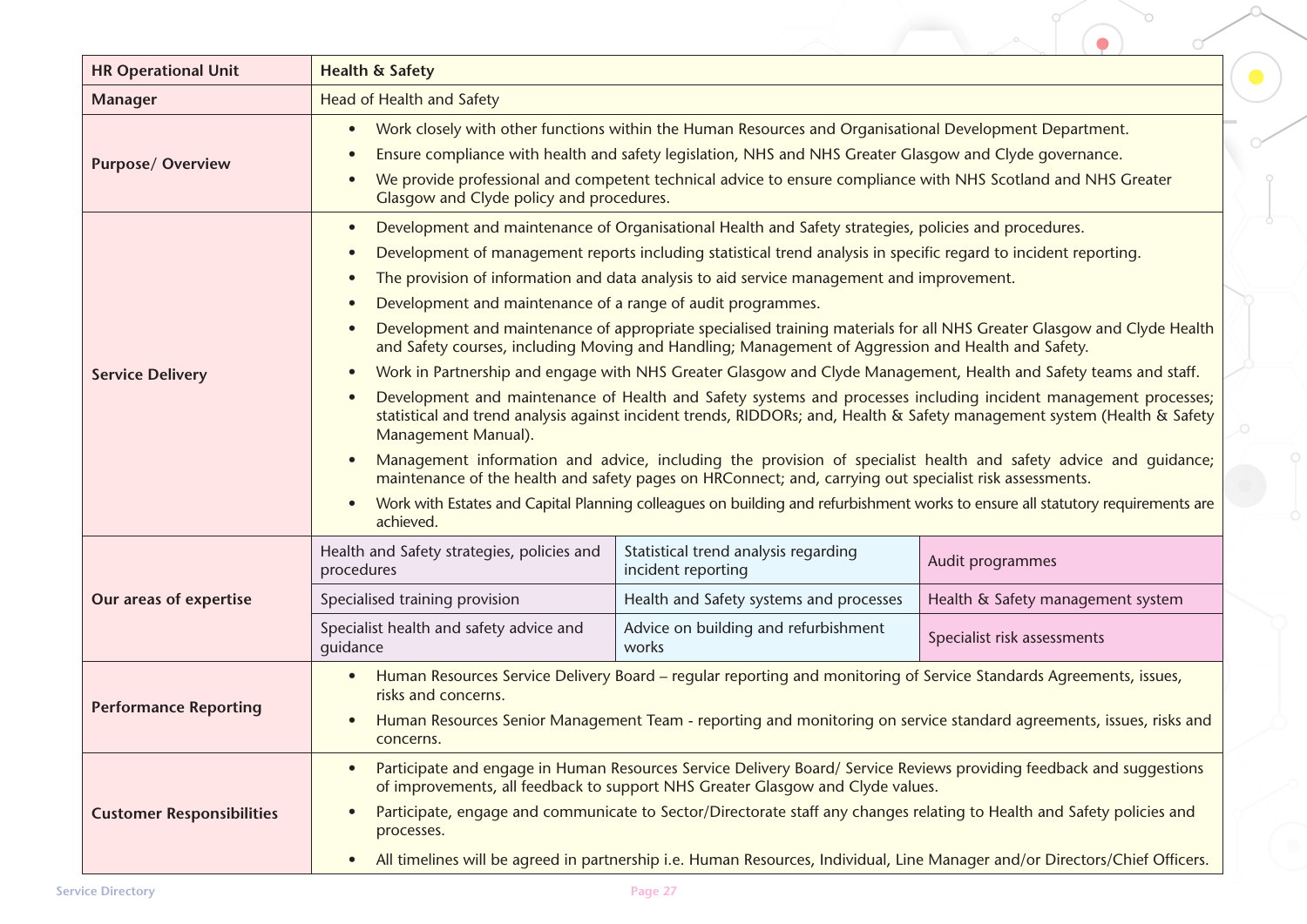| <b>HR Operational Unit</b> | <b>Occupational Health</b>                                                                                                                                                                                                                     |  |  |  |
|----------------------------|------------------------------------------------------------------------------------------------------------------------------------------------------------------------------------------------------------------------------------------------|--|--|--|
| <b>Manager</b>             | <b>Occupational Health Service Manager</b>                                                                                                                                                                                                     |  |  |  |
| <b>Purpose/ Overview</b>   | • The role of Occupational Health is to manage all aspects relating to the impact of work on health and health on work.                                                                                                                        |  |  |  |
|                            | The service supports both the employees and the managers of the organisation and will provide impartial, relevant,<br>confidential, competent information, support, quidance and advice which will be respectful of our organisational values. |  |  |  |
|                            | Ensure compliance with occupational health legislation, NHS and NHS Greater Glasgow and Clyde governance and the<br>provision of technical advice and quidance to ensure compliance with current NHS policy and procedures.                    |  |  |  |
| <b>Service Delivery</b>    | Development and maintenance of all Occupational Health Policies and procedures                                                                                                                                                                 |  |  |  |
|                            | Development and maintenance of all Occupational Health Policies and procedures.                                                                                                                                                                |  |  |  |
|                            | Provide Management reports including statistical trend analysis in specific regard to Occupational Health and health<br>surveillance activities.                                                                                               |  |  |  |
|                            | Provide information and statistics to aid service management and improvement.                                                                                                                                                                  |  |  |  |
|                            | Work in Partnership and engage with Sector/Directorate management, Health and Safety teams and staff.                                                                                                                                          |  |  |  |
|                            | Provision of specialist Occupational Health advice and quidance.                                                                                                                                                                               |  |  |  |
|                            | The development and maintenance of the Occupational Health Management system (COHORT)                                                                                                                                                          |  |  |  |
|                            | Escalation of risks through the appropriate Sector/Directorates and NHS Greater Glasgow and Clyde governance channels,<br>including the NHS Greater Glasgow and Clyde Risk Register as required.                                               |  |  |  |
|                            | Provide specialised training programmes for staff and managers of NHS Greater Glasgow and Clyde regarding staff health<br>and wellbeing.                                                                                                       |  |  |  |
|                            | Carry out Pre placement health assessments.                                                                                                                                                                                                    |  |  |  |
|                            | Offer an Immunisation programme for staff.                                                                                                                                                                                                     |  |  |  |
|                            | Assess employees referred to Occupational Health during employment.                                                                                                                                                                            |  |  |  |
|                            | Offer advice on sickness absence and identify support needed, where applicable.                                                                                                                                                                |  |  |  |
|                            | Carry out specialist risk assessments and statutory health surveillance.                                                                                                                                                                       |  |  |  |
|                            | Responsible for the security of all Occupational Health records including confidential medical information and records,<br>access and transfer.                                                                                                |  |  |  |
|                            | Provide information, advice and quidance via HRConnect.                                                                                                                                                                                        |  |  |  |

 $\bullet$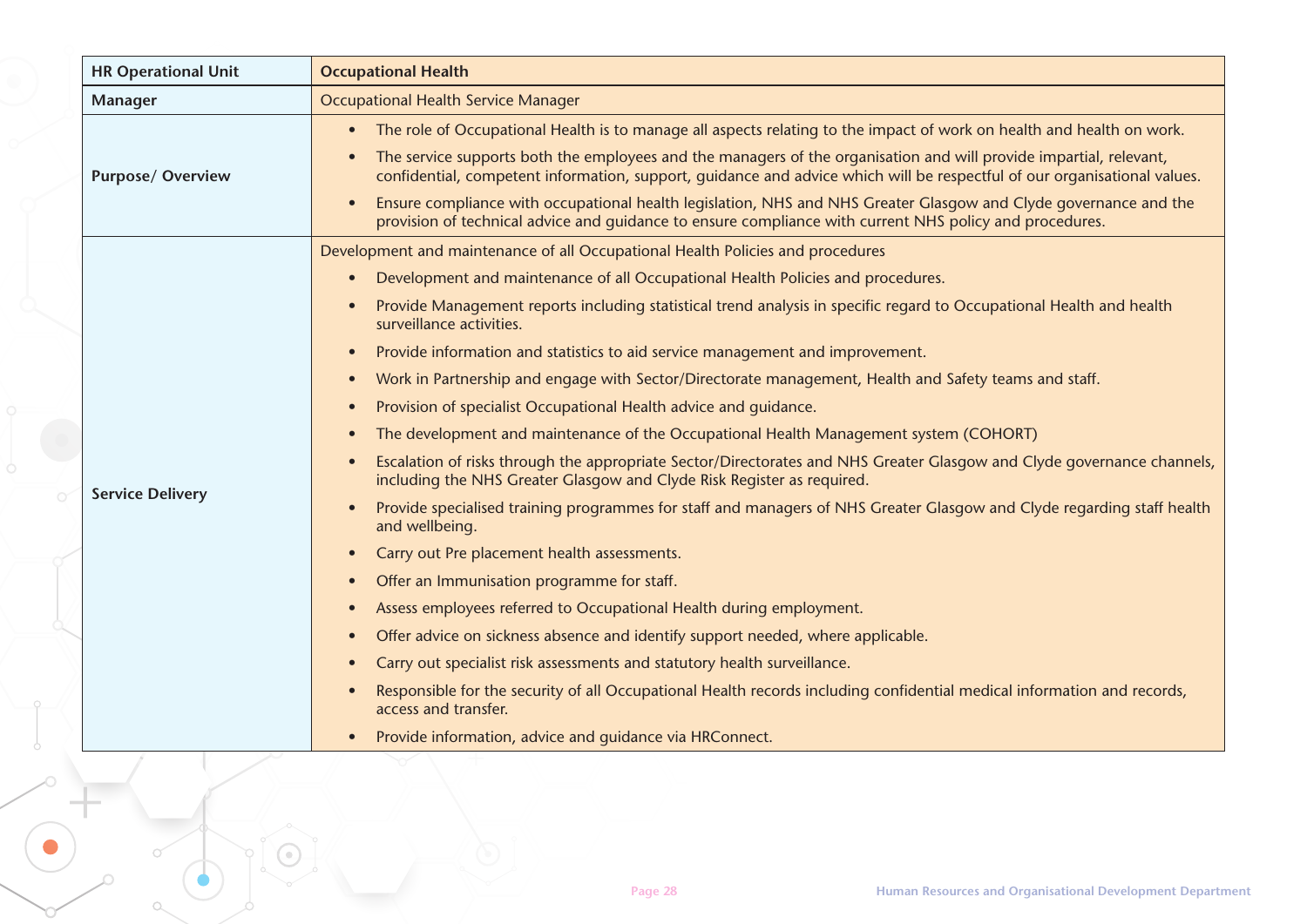| <b>HR Operational Unit</b>       | <b>Occupational Health</b>                                                                                                                                                                                          |                                                            |                                                   |  |
|----------------------------------|---------------------------------------------------------------------------------------------------------------------------------------------------------------------------------------------------------------------|------------------------------------------------------------|---------------------------------------------------|--|
| Our areas of expertise           | Occupational Health Policies and<br>procedures                                                                                                                                                                      | Specialist Occupational Health advice and<br>quidance      | Specialised training programmes                   |  |
|                                  | Occupational health and health<br>surveillance activities                                                                                                                                                           | Assess employees referred to<br><b>Occupational Health</b> | Pre placement health assessments                  |  |
|                                  | Specialist risk assessments                                                                                                                                                                                         | Advice on sickness absence                                 | Occupational Health information and<br>statistics |  |
| <b>Performance Reporting</b>     | Human Resources Service Delivery Board – regular reporting and monitoring of Service Standards Agreements, issues, risks<br>$\bullet$<br>and concerns.                                                              |                                                            |                                                   |  |
|                                  | Human Resources Senior Management Team - reporting and monitoring on service standard agreements, issues, risks and<br>$\bullet$<br>concerns.                                                                       |                                                            |                                                   |  |
| <b>Customer Responsibilities</b> | Participate and engage in Human Resources Service Delivery Board/ Service Reviews providing feedback and suggestions<br>$\bullet$<br>of improvements, all feedback to support NHS Greater Glasgow and Clyde Values. |                                                            |                                                   |  |
|                                  | Participate, engage and communicate to their Sector/Directorate staff any changes relating to Human Resources policies<br>and processes.                                                                            |                                                            |                                                   |  |
|                                  | All timelines will be agreed in partnership i.e. Human Resources, Individual, Line Manager and/or Directors/Chief Officers.<br>$\bullet$                                                                            |                                                            |                                                   |  |